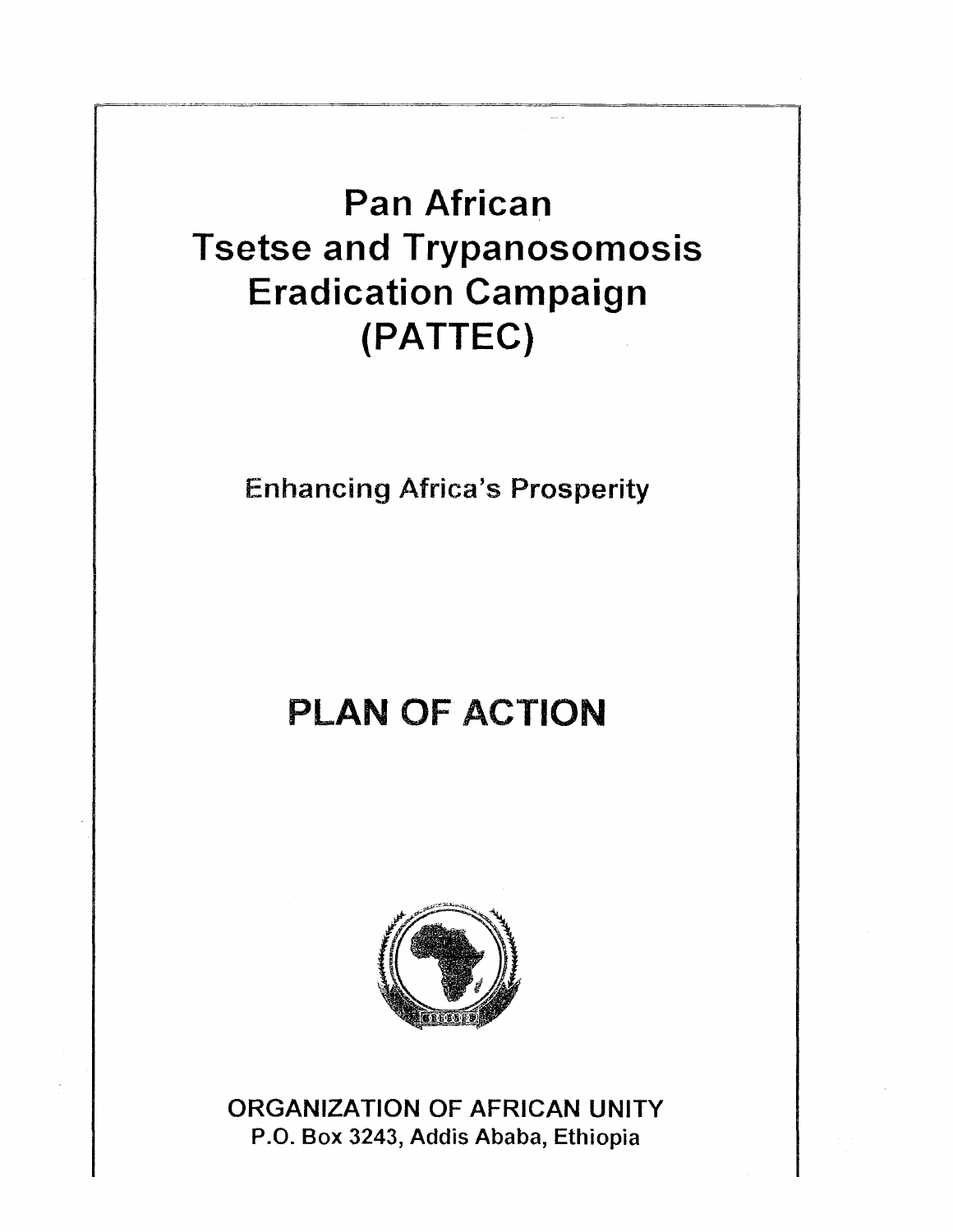# **TABLE OF CONTENTS**

|       |                                                             | Page |
|-------|-------------------------------------------------------------|------|
|       |                                                             |      |
| 1.    |                                                             |      |
| 1.1   |                                                             |      |
| 1.2   |                                                             |      |
| 1.3   |                                                             |      |
| 1.4   | Birth of PATTEC: Decision of the African Heads of State and |      |
|       |                                                             |      |
| 1.5   |                                                             |      |
| 2.    | PAN AFRICAN TSETSE AND TRYPANOSOMOSIS ERADICATION           |      |
|       |                                                             |      |
| 2.1   |                                                             |      |
| 2.2   |                                                             |      |
| 2.3   |                                                             |      |
| 2.4   |                                                             |      |
| 3.    | OVERALL STRATEGIES AND APPROACHES 17                        |      |
| 3.1   |                                                             |      |
| 3.2   |                                                             |      |
| 3.3   | Result-Oriented and Dynamic Programming Action 19           |      |
| 3.4   |                                                             |      |
| 3.5   | Integration of Appropriate Technologies and Approaches 20   |      |
| 3.6   |                                                             |      |
| 3.7   |                                                             |      |
| 3.7.1 |                                                             |      |
| 3.7.2 |                                                             |      |
| 3.7.3 |                                                             |      |
| 3.7.4 |                                                             |      |
| 3.7.5 |                                                             |      |
| 3.7.6 |                                                             |      |
| 3.7.7 |                                                             |      |
| 3.7.8 |                                                             |      |
| 4.    |                                                             |      |
| 4.1   |                                                             |      |
| 4.1.1 |                                                             |      |
| 4.1.2 |                                                             |      |
| 4.1.3 | Patrons and the Policy and Mobilization Committee 25        |      |
|       |                                                             |      |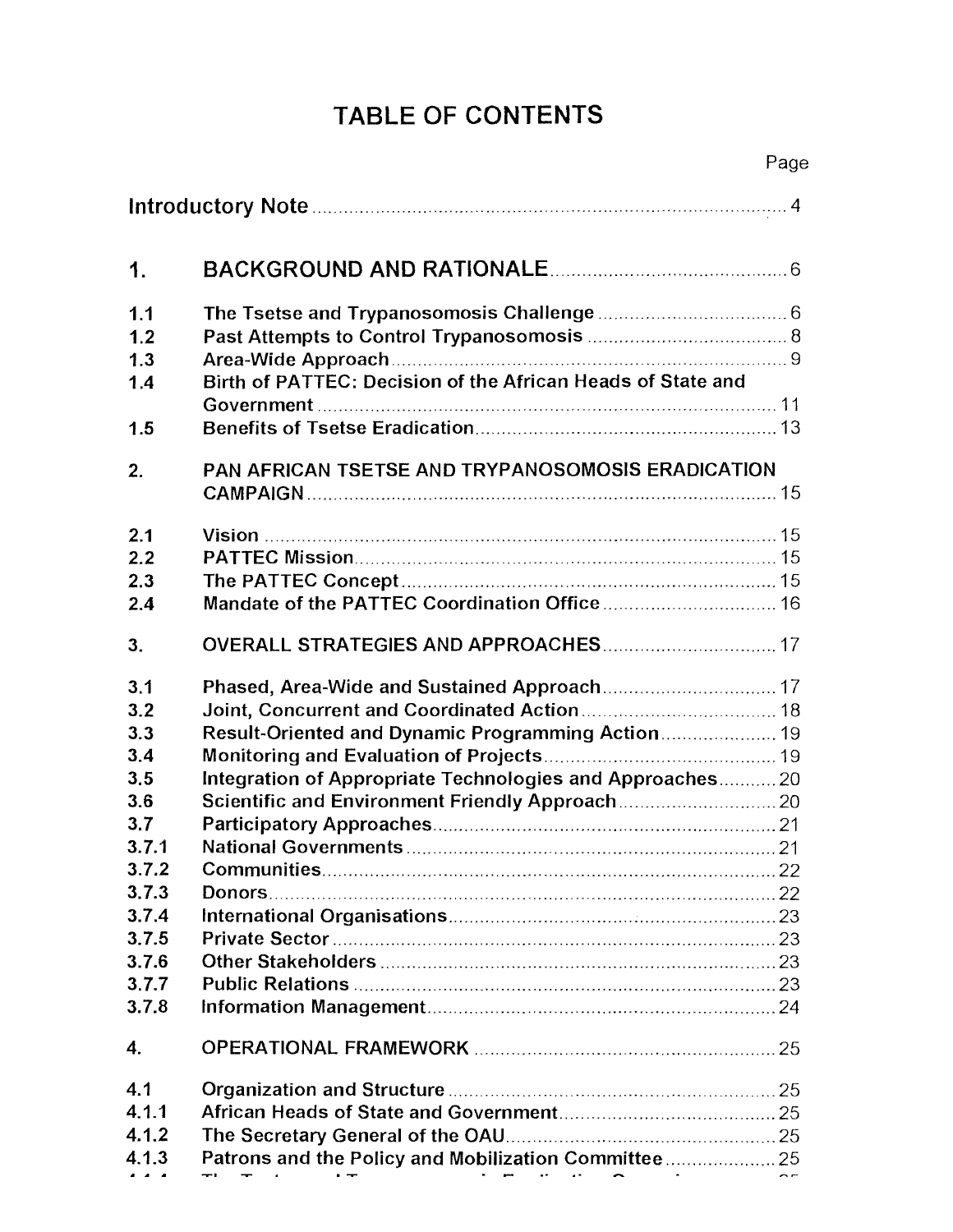| 4.1.6    |                                                         | 26  |
|----------|---------------------------------------------------------|-----|
| 4.1.7    |                                                         |     |
| 4.2      |                                                         | 28  |
| 4.2.1    |                                                         | 28  |
| 4.2.2    | Selection and Prioritization of Intervention Areas  28  |     |
| 4.2.3    |                                                         | 29  |
| 4.2.4    |                                                         |     |
| 4.2.5    |                                                         |     |
| 4.2.6    |                                                         |     |
| 4.2.7    |                                                         | .30 |
| 4.3      |                                                         |     |
| 4.4      |                                                         |     |
| 4.5      | Plan of Activities for the First Five Years of PATTEC31 |     |
| Annex 1: |                                                         |     |

 $\label{eq:1} \mathcal{L}(\mathcal{L}(\mathbf{X})\otimes\mathcal{L}(\mathbf{X}))=\mathcal{L}(\mathcal{L}(\mathbf{X}))\otimes\mathcal{L}(\mathbf{X})$ 

 $\label{eq:2.1} \mathcal{L}^{\mathcal{A}}_{\mathcal{A}}(\mathcal{A})=\mathcal{L}^{\mathcal{A}}_{\mathcal{A}}(\mathcal{A})\otimes\mathcal{L}^{\mathcal{A}}_{\mathcal{A}}(\mathcal{A})\otimes\mathcal{L}^{\mathcal{A}}_{\mathcal{A}}(\mathcal{A})$ 

 $\label{eq:2.1} \frac{1}{\sqrt{2}}\int_{\mathbb{R}^3}\frac{1}{\sqrt{2}}\left(\frac{1}{\sqrt{2}}\right)^2\frac{1}{\sqrt{2}}\left(\frac{1}{\sqrt{2}}\right)^2\frac{1}{\sqrt{2}}\left(\frac{1}{\sqrt{2}}\right)^2\frac{1}{\sqrt{2}}\left(\frac{1}{\sqrt{2}}\right)^2\frac{1}{\sqrt{2}}\left(\frac{1}{\sqrt{2}}\right)^2\frac{1}{\sqrt{2}}\frac{1}{\sqrt{2}}\frac{1}{\sqrt{2}}\frac{1}{\sqrt{2}}\frac{1}{\sqrt{2}}\frac{1}{\sqrt{2}}$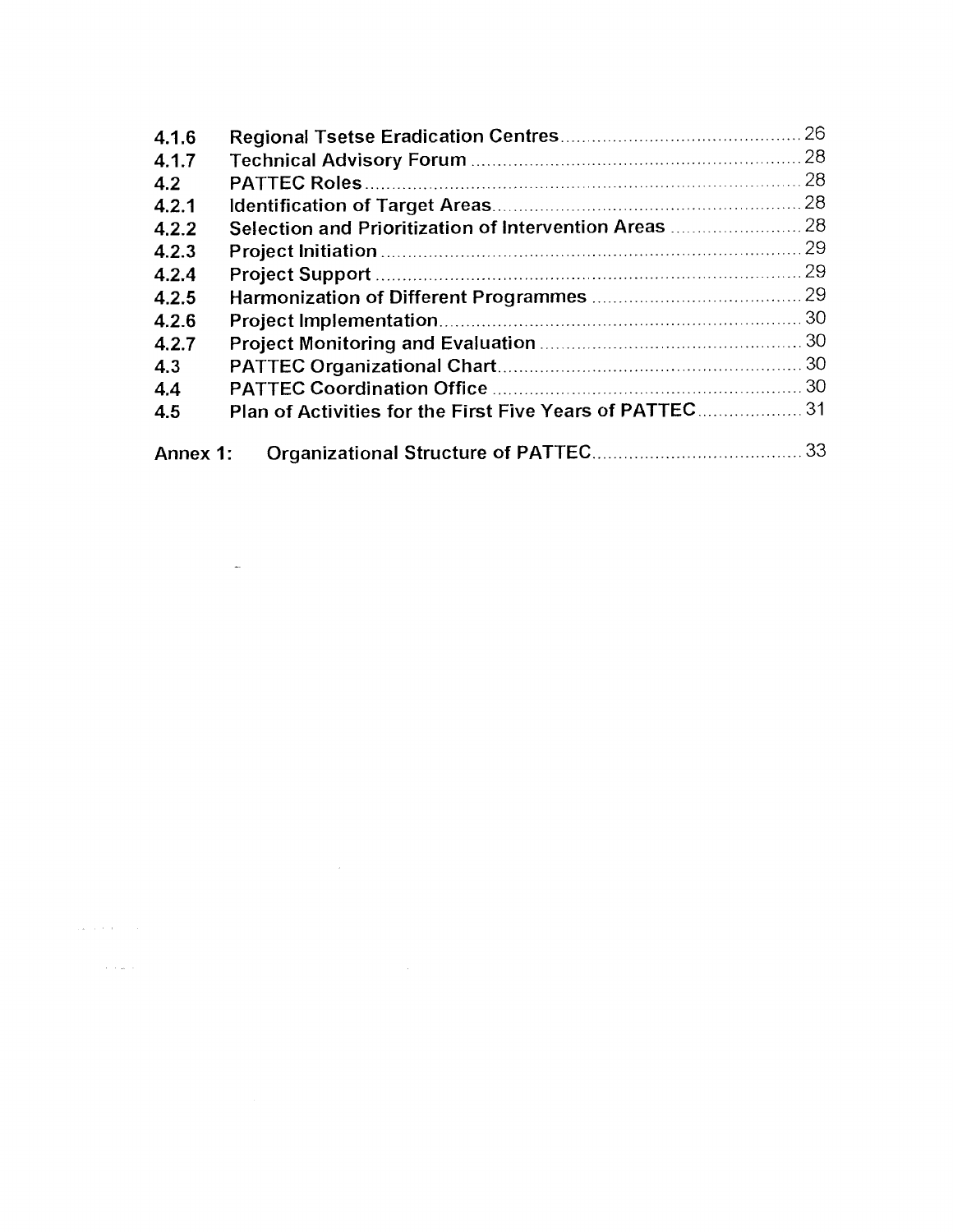# The Tsetse Problem

Tsetse Fly



transmits parasite

Trypanosome



that causes

**Nagana in Cattle**  and **Sleeping Sickness in Humans**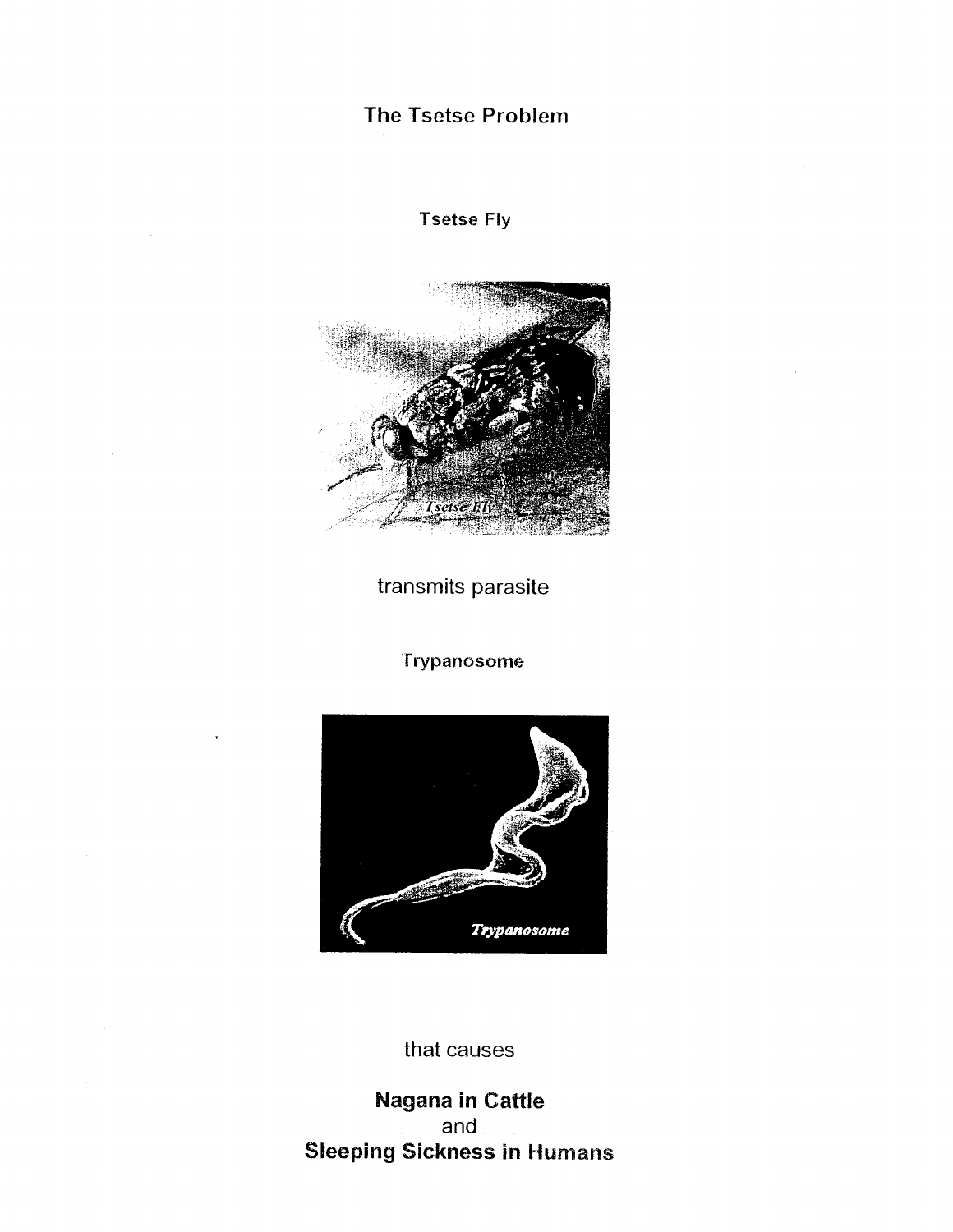#### **Introductory Note**

Tsetse fly infestation is one of the most important constraints to rural development in sub-Saharan Africa. By transmitting animal trypanosomosis, the tsetse fly drastically reduces the numbers of livestock available. At the same time, trypanosomosis kills animals used for draught power, thus reducing the capacity of farmers to open up and work the land. Tsetse transmitted sleeping sickness, affects a considerable number of people in Africa, thereby reducing the availability of labour as well as increasing the cost of health services. Over the last 100 years a lot of effort has been put on initiatives aimed at controlling the tsetse fly. There has, however, been limited impact in terms of reducing the problem. Some of the areas where the tsetse fly populations were considerably reduced have become re-infested over time. As a result, gains made are often lost sooner or later.

African Heads of State and Government, having been under pressure from their communities to do something about the tsetse fly, and realizing that individual country solutions would not work, came to the conclusion that the tsetse problem had to be tackled on a continent-wide basis. The OAU Summit held in Lomé, Togo, in July 2000, charged the Secretary General of the OAU with the task of initiating a campaign to eradicate this menace from the continent of Africa, once and for all. The Secretary General, in turn, commissioned a Task Force, comprising experts from African countries, to formulate comprehensive strategies and a Plan of Action for the implementation of the Decision by the Heads of State and Government. Members of the Task Force were: J.P. Kabayo (OAU), Solomon Haile-Mariam (OAU), Daudi Waithaka (OAU), J. Mathu Ndungu (Kenya), Sadou Maiga (Mali), Charles Mahama (Ghana), William Shereni (Zimbabwe), Bado Abou (Burkina Faso), I. Sidibe (Burkina Faso), Rob Bagnall (South Africa), Assefa Mebrate (Ethiopia), A. Msangi (Tanzania), T.K. Phillemon-Motsu (Botswana), Francis Oloo (Kenya), Nkurangah Charles (Rwanda), L.M. Ogwal (Uganda), Codjia Victorin (Benin) and H.G.B. Chizyuka (Representative of FAN Regional Office for Africa). The Took Earen hold its planning workshep in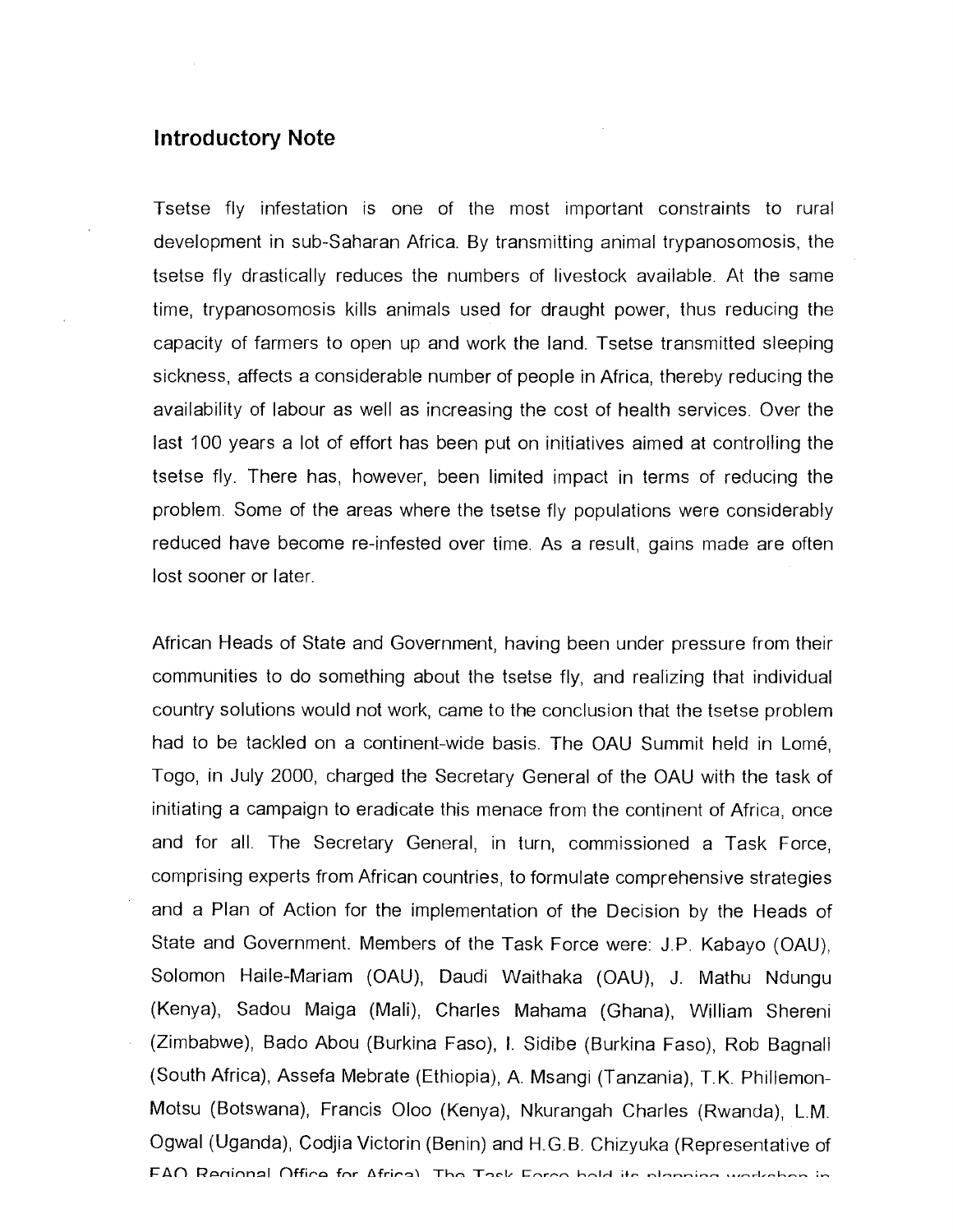Prior to the convening of the workshop, extensive consultations with international experts from different parts of the world were held. The ideas and proposals that were contributed by the experts formed part of the resource materials used at the workshop.

The workshop sought to answer some fundamental questions related to the tsetse problem, among which were the following:

- $\triangleright$  is the eradication of the tsetse fly technically feasible and economically justifiable?
- $\triangleright$  What are the required inputs and expected outcomes or consequences of tsetse eradication?
- $\triangleright$  What strategies and approaches need to be adopted, what methods should be employed and how should the tsetse eradication campaign be organized for effective execution?

The workshop concluded that eradication of the tsetse fly was technically feasible and economically justifiable, and that this must be done as one of the important initial steps in Africa's effort to eradicate poverty. This Action Plan is based on the recommendations of the workshop.

I am confident that a combination of Africa's political will and the determination and prescriptions of the continent's experts will create the necessary circumstances under which effective action will be possible. The initiation of the Pan African Tsetse and Trypanosomosis Eradication Campaign (PATTEC), like the Pan African Rinderpest Eradication Campaign (PARC) before it, demonstrates the viability of translating the spirit of political unity into the reality of collective action to solve a common problem.

Director, OAU/IBAR Nairobi, Kenya June 2001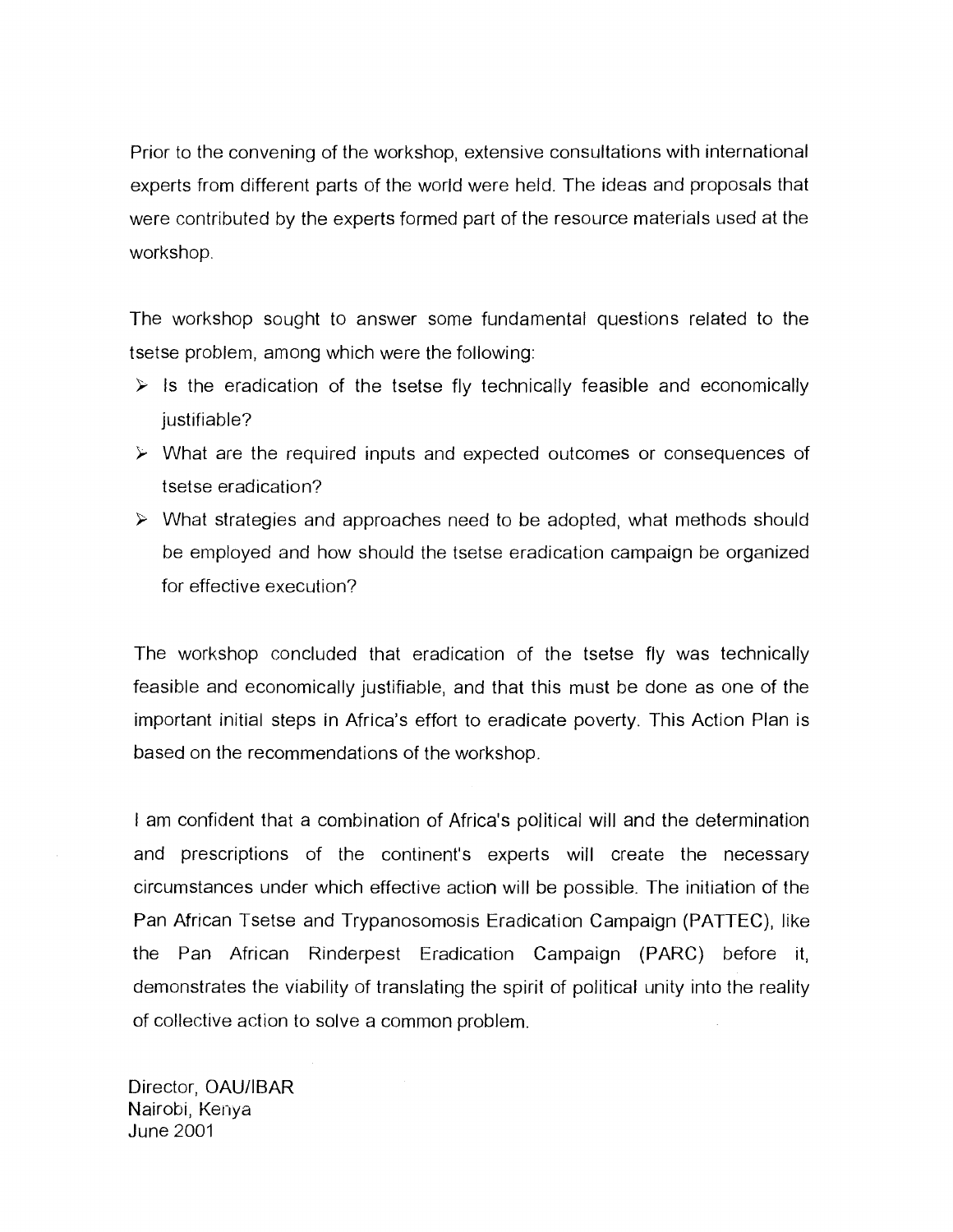#### 1. BACKGROUND AND RATIONALE

#### 1.1 The Tsetse and Trypanosomosis Challenge

Tsetse-transmitted trypanosomosis in man and domestic animals poses a serious threat to the lives and livelihoods of entire communities and constitutes the greatest single constraint to livestock and crop production and to a more appropriate and responsible utilization of natural resources in Africa.

The World Health Organization of the United Nations (WHO) reports that over 60 million people in Africa live at risk of becoming infected with the disease. Out of the estimated 500,000 people already infected, 25,000 die every year and the situation is rapidly deteriorating, with more than 40,000 new cases being registered every year, excluding the many unreported cases from inaccessible rural and war-ravaged areas.

The Food and Agriculture Organization of the United Nations (FAO) has estimated that, every year, Africa loses over 3 million cattle and other domestic livestock through deaths caused by trypanosomosis. Approximately 35 million doses of trypanocidal drugs (worth about US \$35 million) is bought every year in futile efforts to maintain livestock free of the disease. The annual losses directly attributed to trypanosomosis, in terms of reduced meat and milk production and in terms of the costs related to treating the disease or controlling the vector, has recently been estimated at US \$1.2 billion. This figure rises to over US \$4.5 billion per year, if losses in potential crop and livestock production attributable to the disease are considered, and excludes the losses attributable to the effects of steeping sickness in humans.

Tsetse-transmitted trypanosomosis is accorded little attention and priority because it is essentially a rural problem, which occurs only in Africa. However, its negative impact on the history and socio-economic development of most of the continent has been, and continues to he, very devastating.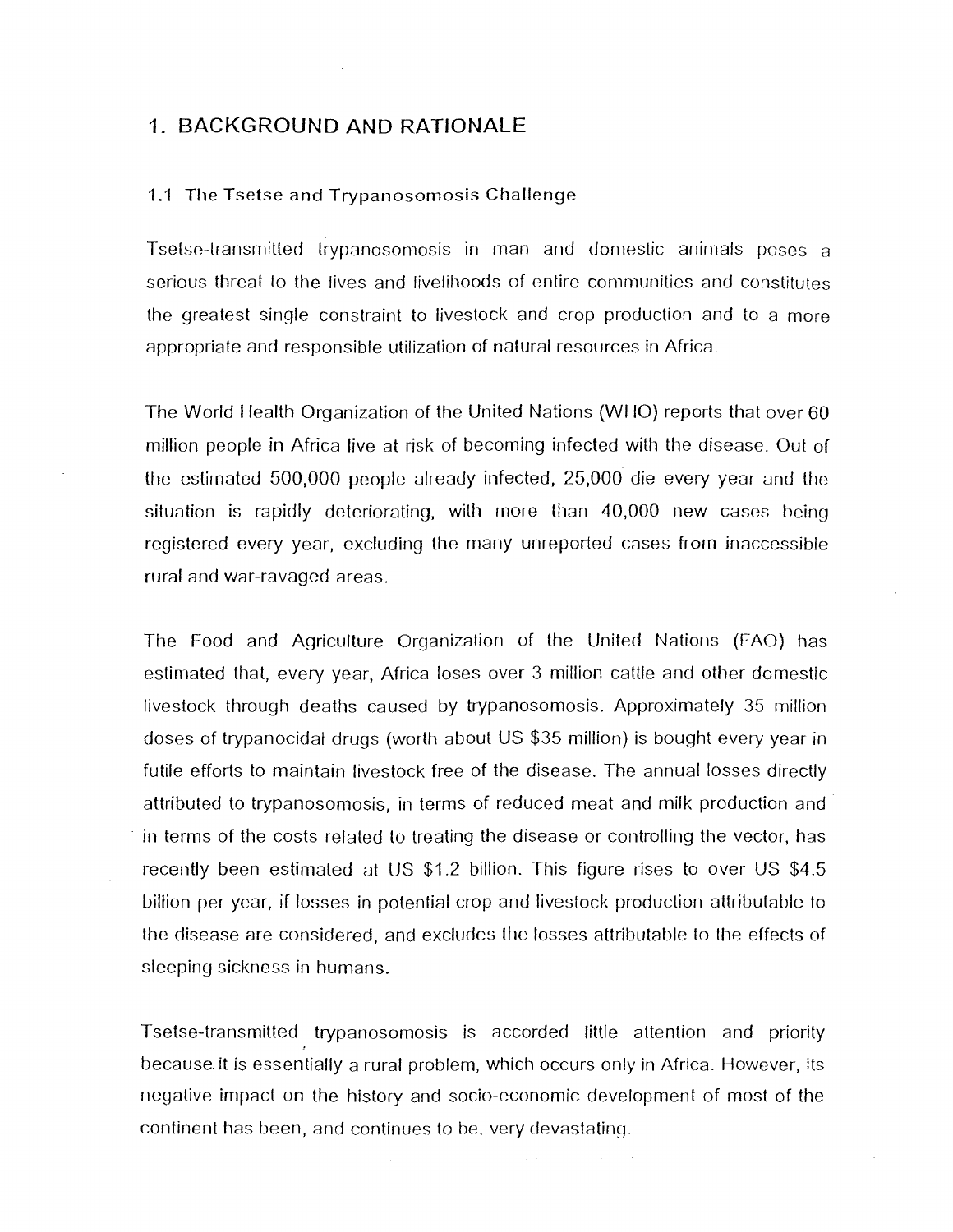Tsetse flies infest about 10 million  $km<sup>2</sup>$  of fertile land spread across 37 countries on the African continent, from Senegal in the north to South Africa in the south. Many areas that are infested with tsetse flies are the most suitable areas for livestock and crop production. These areas, however, are virtually devoid of cattle and other domestic livestock as shown in the figure below.



Out of the 165 million cattle found in Africa, only 10 million are found within the tsetse fly belt, and these are mostly low-producing breeds, which are maintained on high drug management regimes to keep trypanosomosis in check.

The presence of tsetse flies and trypanosomosis also crowds people and livestock into partially environmentally fragile tsetse-free areas, leading to overgrazing and erosion. The creation of tsetse-free areas would permit a more even distribution of livestock and a more appropriate utilisation of resources both in economic and in ecological terms.

Owing to trypanosomosis, the use of animal draught power in agriculture and transport, and the practice of mixed farming are not well developed in most of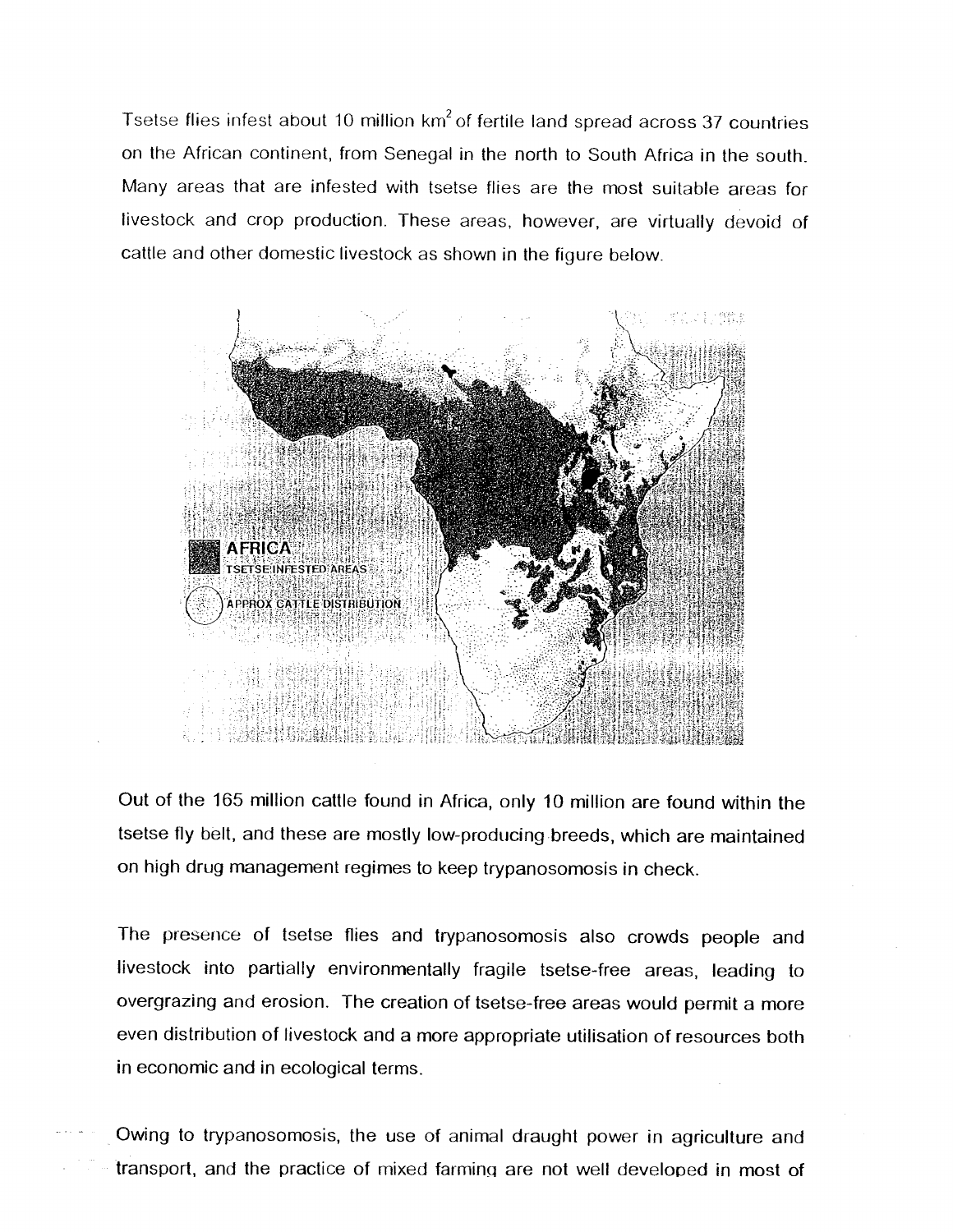trypanosomosis continues to prevent people from living in tsetse-infested areas, renders large expanses of land uninhabitable and underdeveloped and leads to overcrowding in the few available tsetse-free areas.

The effect of trypanosomosis on the history and socio-economic development of the African people is difficult to exaggerate. The limitations imposed by the tsetse and trypanosomosis problem continue to frustrate efforts and hamper progress in crop and livestock production, thereby contributing to hunger, poverty and the suffering of entire communities in Africa.

Tsetse fly infestation and incidences of trypanosomosis in man and domestic animals have reached unprecedented levels in a number of countries. Reports of reinfestation of areas that had previously been cleared of the tsetse fly are widespread, and the numbers of cases recorded of the disease in man and domestic animals have reached unprecedented levels. Despite this situation, no vaccine against the disease is available and no new drugs are being developed. Some of the drugs used to treat sleeping sickness are highly toxic and all drugs currently used to treat trypanosomosis have been rendered largely ineffective by widespread drug-resistance. The future availability of drugs against trypanosomosis is uncertain since their continued production is threatened for commercial reasons. The only market is Africa where the purchasing power of the consumers affected is poor and rapidly deteriorating.

#### **1.2 Past Attempts to Control Trypanosomosis**

Attempts to control trypanosomosis date back nearly 100 years, employing a range of methods and approaches. Some were aimed at the trypanosome and involved the use of trypanocidal drugs to treat or prevent the disease, while other intervention methods were aimed at eliminating the tsetse fly. The initial methods of tsetse control comprised of clearing the vegetation where the tsetse flies rested and killing wild animals on which the flies fed. During the 1940s, 1950s and 1960s, campaigns involving habitat destruction and ground and aerial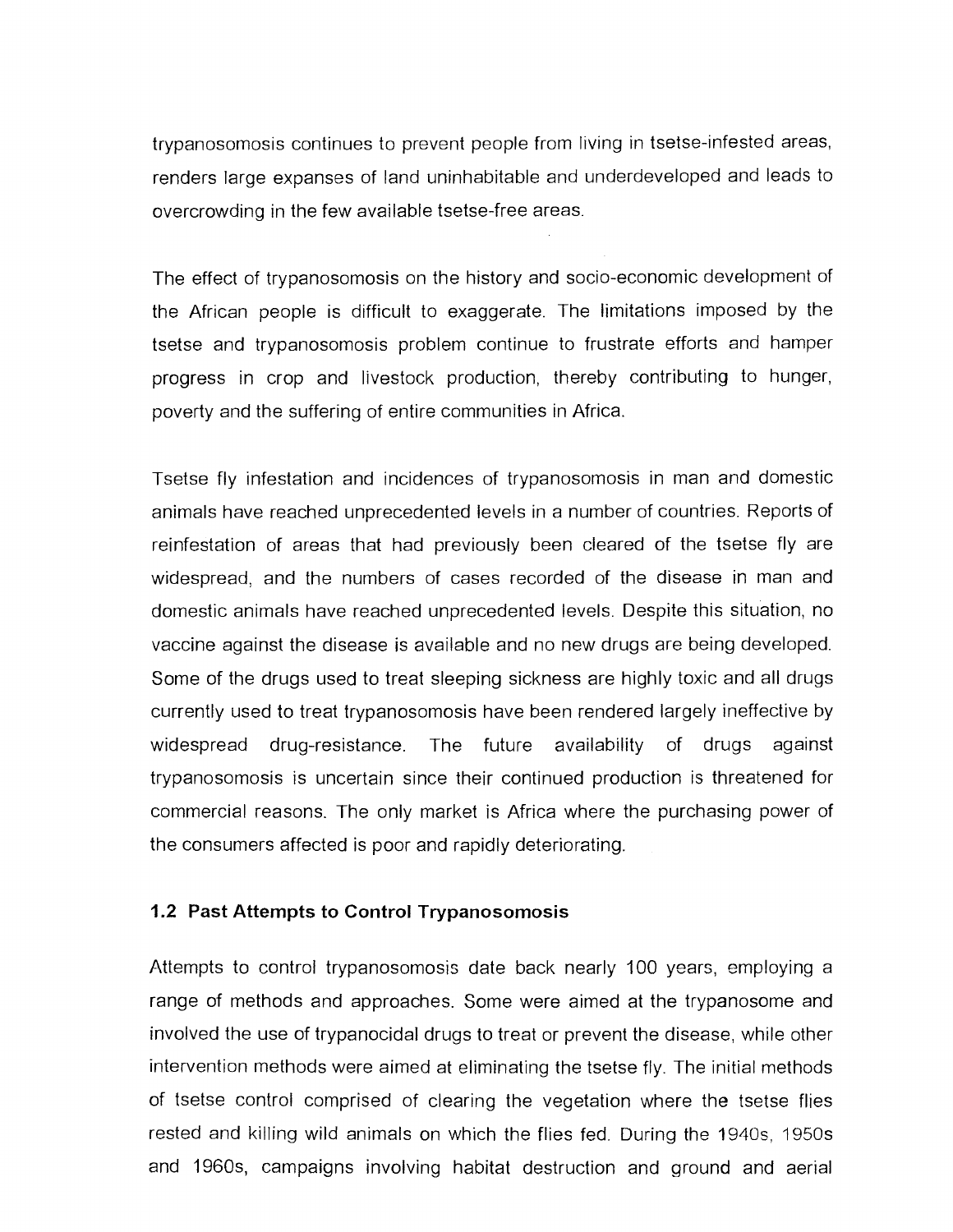Zimbabwe) tsetse-free. These campaigns were extensive operations conducted in a military style and on a protracted basis.

The areas in Africa, where the tsetse fly had actually been eradicated and then became re-infested, demonstrate the need for an area-wide approach, targeting the whole infestation of a given area, as well as the need to guard against fly reinvasion from relict fly populations in the control or neighbouring areas. In countries such as Zimbabwe, where an effective national tsetse control capability exists and where large areas have been cleared of the tsetse fly, the long border perimeter with the neighbouring countries demands regular intervention activities to control re-invasion and check re-infestation.

# **1.3 Area-Wide Approach**

Experience has shown that protection of even small areas located within a major tsetse fly belt by regular tsetse control intervention measures is uneconomical. The most viable choice is to employ the area-wide approach, targeting the entire tsetse population in a given area and eliminating it.

There are several examples of past successful area-wide pest and vector management programmes, including the eradication of the screwworm fly from Libya and the United States of America and the eradication of the medfly and other fruit flies from the USA, Mexico, Chile, Japan, Australia and other countries.

In 1955, the WHO embarked on one of the largest area-wide programmes ever undertaken to eradicate malaria worldwide. By 1969, when the programme discontinued, 74% of the people at risk had been protected, and malaria had been eradicated from 37 countries.

In 1991, the governments of seven countries of South America (Brazil, Paraguay, Uruguay, Bolivia, Argentina, Chile and Peru) resolved to follow the area-wide annroach in an offert to aradiacta Chogoa' diocono from thoir countries. Thou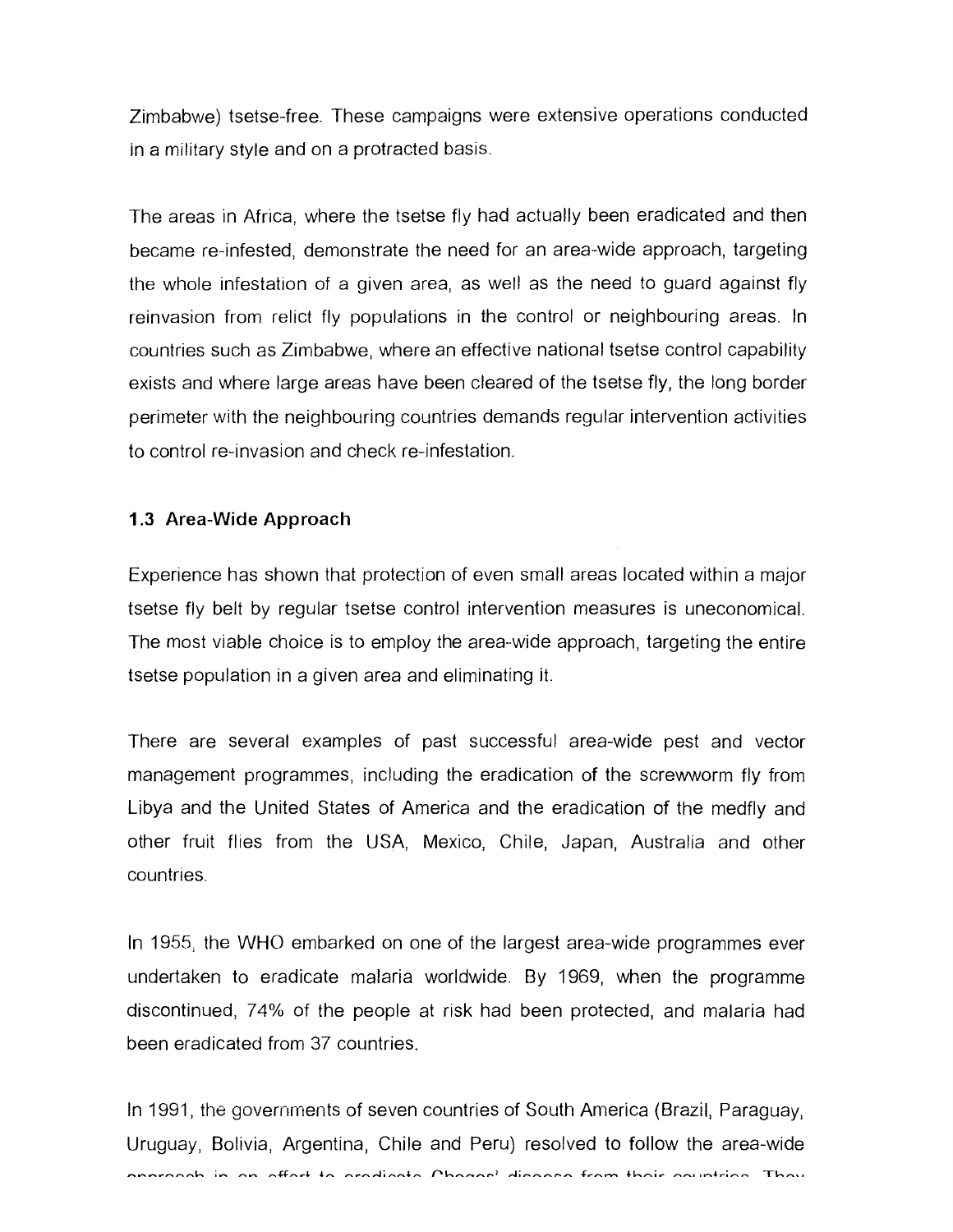disease. By 1999, the programme had declared the absence of Chagas' disease in most of these countries, confirming the viability of the area-wide approach and ending a problem which had persisted when the individually affected countries had previously conducted independent national programmes.

The largest classical biological control programme ever undertaken was performed in Africa in the early 1980s, where it provided an area-wide solution to the devastation caused by the cassava mealy bug. A parasitoid of the destructive mealy bug was released in 38 affected African countries to bring the vicious cassava pest under control.

The West African onchocerciasis control programme brought together 11 affected countries in a collective fight against black flies, which transmit river blindness. This collective action succeeded in controlling river blindness, an achievement that had not been possible through the efforts of individual countries.

The Pan African Rinderpest Eradication Campaign, which is nearing completion, was initiated 12 years ago following a decision by the African Heads of State and Government at a Summit of the OAU. The programme has succeeded in bringing the disease under control and is now close to achieving the intended objective of eradicating rinderpest.

In campaigns against insect-borne diseases, the most viable approach to stop disease transmission is by eradicating the insect vector. Compared to the reactive approach of control measures, involving treatment of the disease and limited intervention against the vector, eradication of the vector is a time-limited, once-and-for-all cost. The costs involved in control operations, on the other hand, recur indefinitely. Thus, the most viable approach of fighting trypanosomosis is to eradicate the tsetse fly. However, whereas the earlier campaigns against the disease were confidently aimed at tsetse eradication, cribearii amnhacic chiftad to tha crinnocarly mora raalistic noals of tsatsa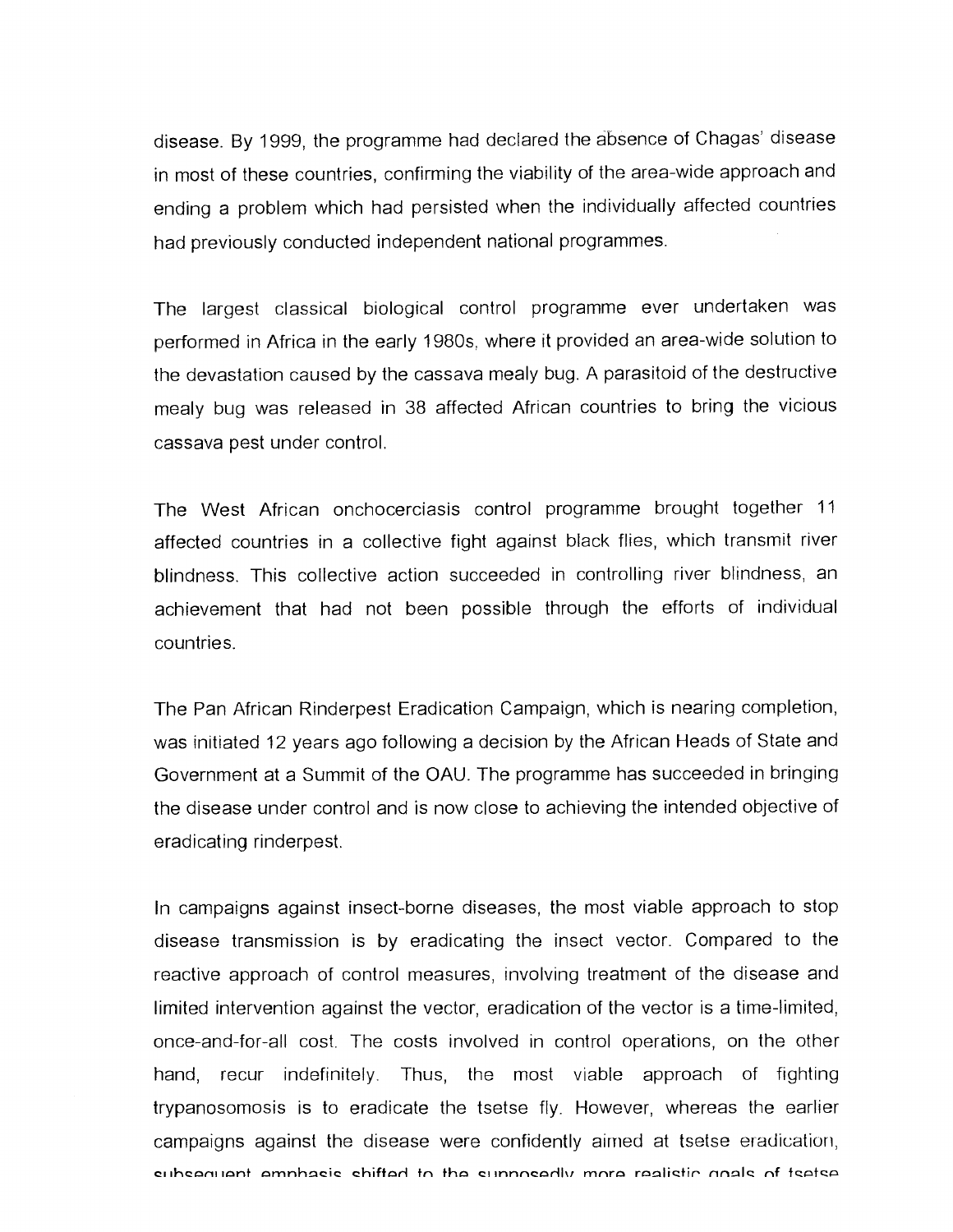aimed at containment and management of the disease and, more recently, to resignation of living with the disease.

Another successful African programme was completed in 1997, when tsetse flies were declared eradicated from the island of Zanzibar in Tanzania. Following a three-year campaign involving suppression of the tsetse fly population with insecticide and subsequent aerial release of sterile male tsetse flies over the island, tsetse flies were eradicated and no case of trypanosomosis has since been reported on the island.

The successful eradication of tsetse flies from Zanzibar came at a time when nearly the whole world was becoming convinced that tsetse eradication was not a viable intervention measure and resigned to the view that tsetse eradication was neither achievable nor desirable.

While the technical feasibility of tsetse eradication from Zanzibar, a small island with an area of about 1600  $km^2$  was easily conceivable, the prospects of eradicating tsetse flies from Africa's entire tsetse belt on the mainland covering an area of about 10 million  $km^2$  would be a more formidable undertaking. However, it has been observed that the distribution of tsetse flies over the entire tsetse fly belt is in the form of discrete zones or "islands" of infestation of particular species of tsetse flies. The limits and boundaries of these zones are set by a variety of physical, biological and environmental factors and therefore each of the areas of infestation could be independently regarded as a "Zanzibar". The recognition of the existence of areas within the tsetse fly belt that are discrete, isolated or that can be easily isolated, of, each of whose population of tsetse flies could be independently and systematically eliminated, made the proposal for the eradication of tsetse flies from Africa feasible.

# **1.4 Birth of PATTEC: Decision of the African Heads of State and Government**

The escalating incidence of trypanosomosis, featured in recent reports,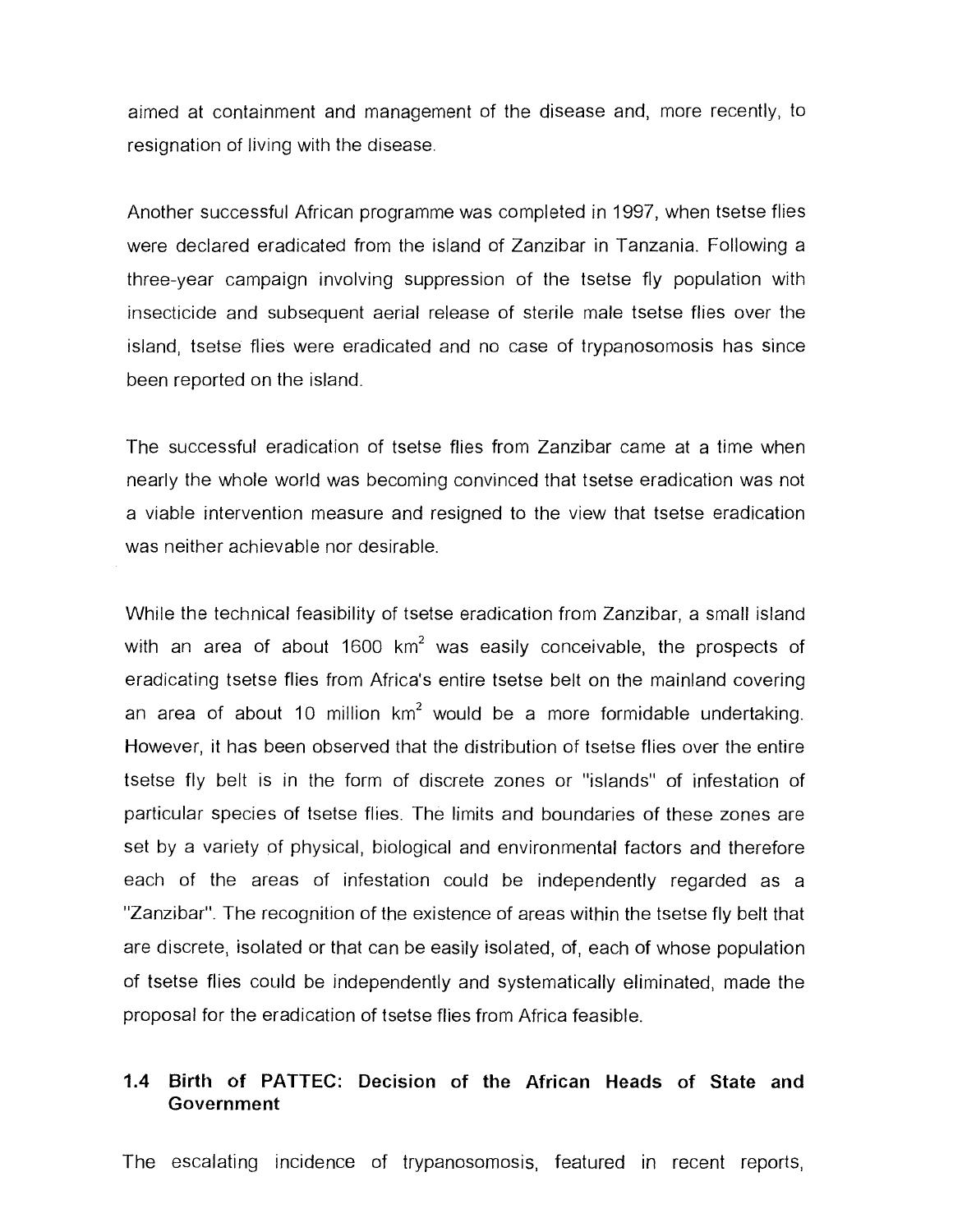and accentuates the significance of the disease in Africa's desperate struggle against hunger, poverty and disease, underscoring the urgent necessity to devise effective methods of coping with the disease.

The tsetse and trypanosomosis problem was discussed by the African Heads of State and Government, meeting in July 2000 at the OAU Summit in Lome, Togo, where its significance and negative impact on the history and socio-economic development of Africa was reviewed and decried. Tsetse eradication was identified, not only as the most practical means of tackling the trypanosomosis problem, but also as the missing link to Africa's recovery. Africa's most viable contribution to her expanding population and to the rest of the world in the new millennium is increased agricultural production. The first step towards the development and realization of this ideal is the removal of the trypanosomosis constraint. The Summit passed a decision advocating the eradication of tsetse flies from the continent of Africa (Decision AGH/Dec.156(XXXVI). The objective of tsetse eradication was made the collective responsibility of African countries, while the Secretary General of the OAU was entrusted with the responsibility of initiating and leading a pan African tsetse eradication campaign. The Decision is reproduced below:

"The Assembly,

**TAKES NOTE** of the report presented by the Government of Uganda, and **COMMENDS** the efforts undertaken to highlight the problem caused by tsetse flies in Africa;

**COMMENDS** those African countries that have initiated the application of the Sterile Insect Technique (SIT) for their pioneering effort;

**RECOGNIZES** the seriousness of the problem as one of Africa's greatest constraints to socio-economic development, severely affecting human and livestock health, limiting land use, causing poverty and perpetuating underdevelopment on the continent;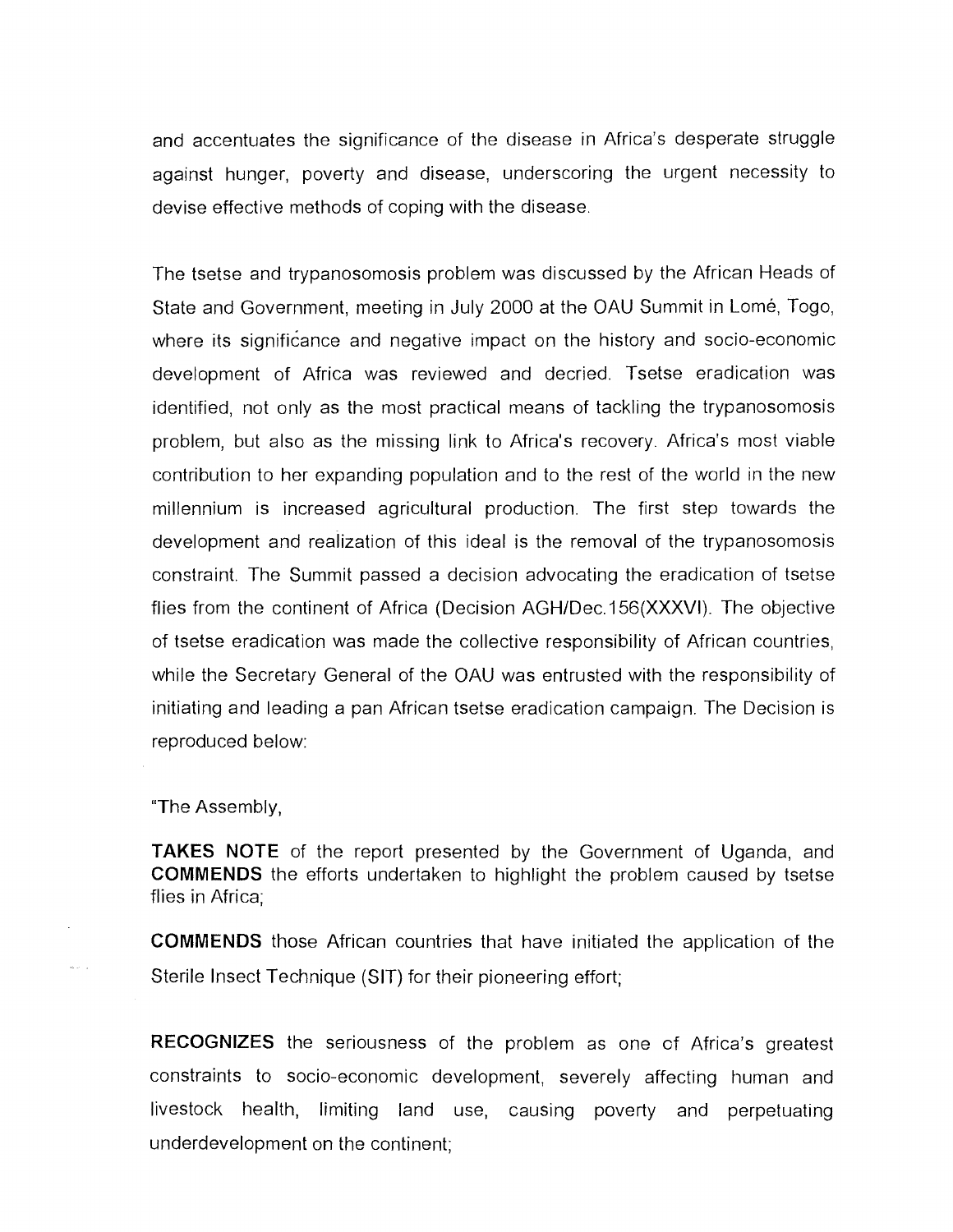**URGES** member states to act collectively to rise to the challenge of eliminating the problem through concerted efforts in mobilising the necessary human, financial and material resources required to render Africa tsetse-free within the shortest time possible.

**ACKNOWLEDGES** the transboundary nature of the problem, **WELCOMES** the establishment of the Pan-African SIT Forum as a mechanism through which sustainable area-wide tsetse eradication can be achieved and **CALLS UPON** the Secretary General to provide support to the Pan African SIT FORUM.

**DECLARES** the year 2001 as the year of the control of tsetse fly, to mark the beginning of renewed effort in the campaign for the eradication of tsetse flies in Africa:

**REQUESTS** the Secretary General to undertake all necessary consultations with a view to initiating the campaign from all possible partners and seek their support and co-operation in the implementation of the Pan African Tsetse Eradication Campaign. The Secretary General should submit an annual progress report to the OAU Summit, through the current Chairman".

#### **1.5 Benefits of Tsetse Eradication**

The benefits of tsetse and trypanosomosis eradication will include improved human and livestock health, diversified agricultural systems, increased food production and security and improved livelihood of the community and more responsible utilization of available natural resources. Nevertheless, it has to be recognized that various groups have expressed concern about what they perceive as the negative impact of tsetse and trypanosomosis eradication among which is the fear that tsetse eradication could result in overgrazing, land degradation and encroachment on game reserves. Whereas these fears are needless and based on wrong assumptions, the negative attitudes they inspire amongst donors and decision-makers represent a formidable obstacle to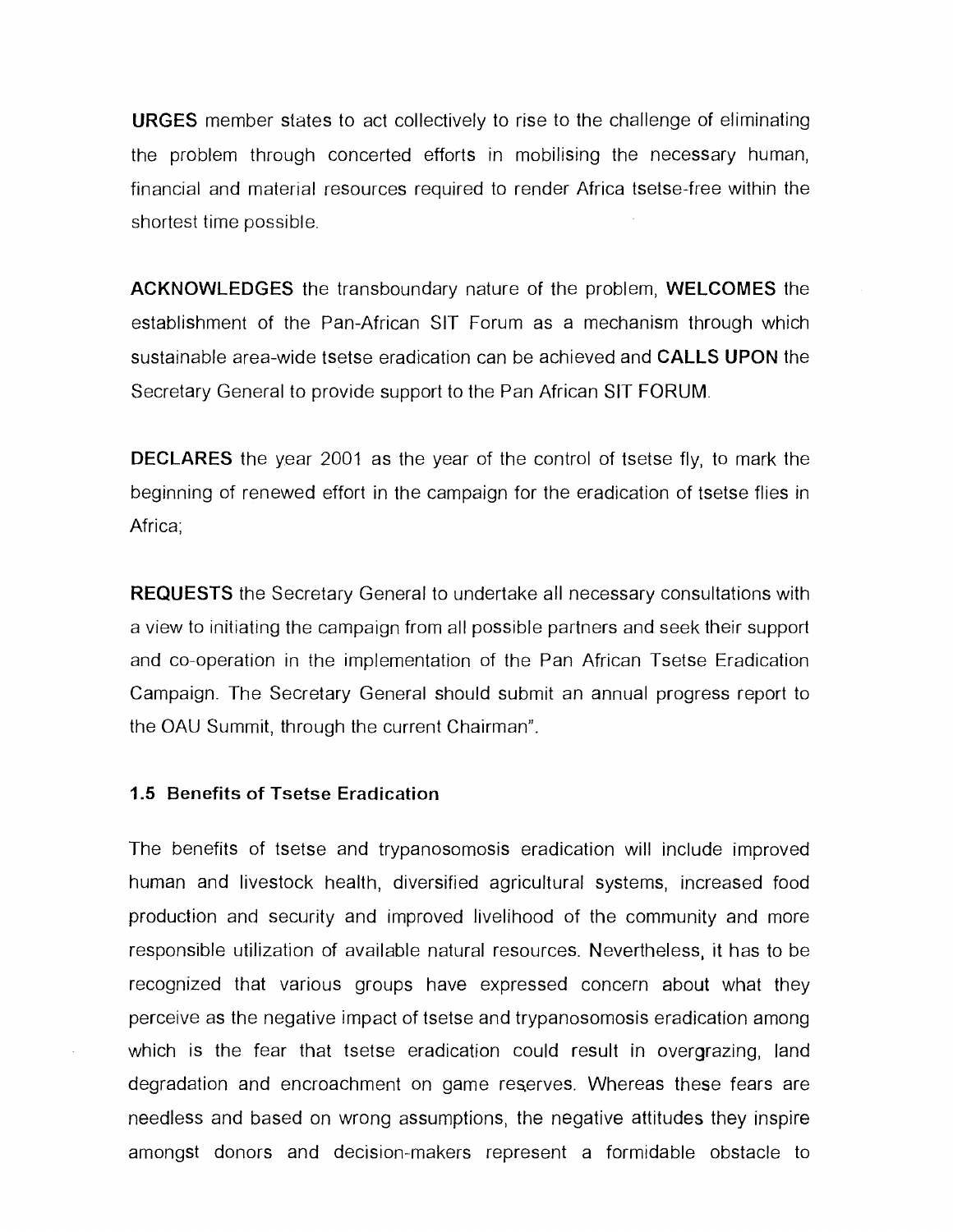programmes should therefore include plans and recommendations for allaying these fears, e.g. in emphazising the need for addressing any environmental concerns, generating, prior to the initiation of tsetse intervention campaigns, appropriate land use policies following tsetse eradication.

The benefits of tsetse eradication are already evident in areas of Africa from which tsetse flies have been eradicated. In these areas modern farming system, including the stocking of high-producing breeds of livestock is practiced. Contrary to the overgrazing and land degradation predicted by opponents of tsetse eradication, farmers in tsetse-free areas stock fewer, but more productive, livestock and practice mixed farming. Communities in such areas have conquered the war against poverty and exhibit a stable, positive lifestyle.

 $\mathcal{L}_{\mathcal{A}}$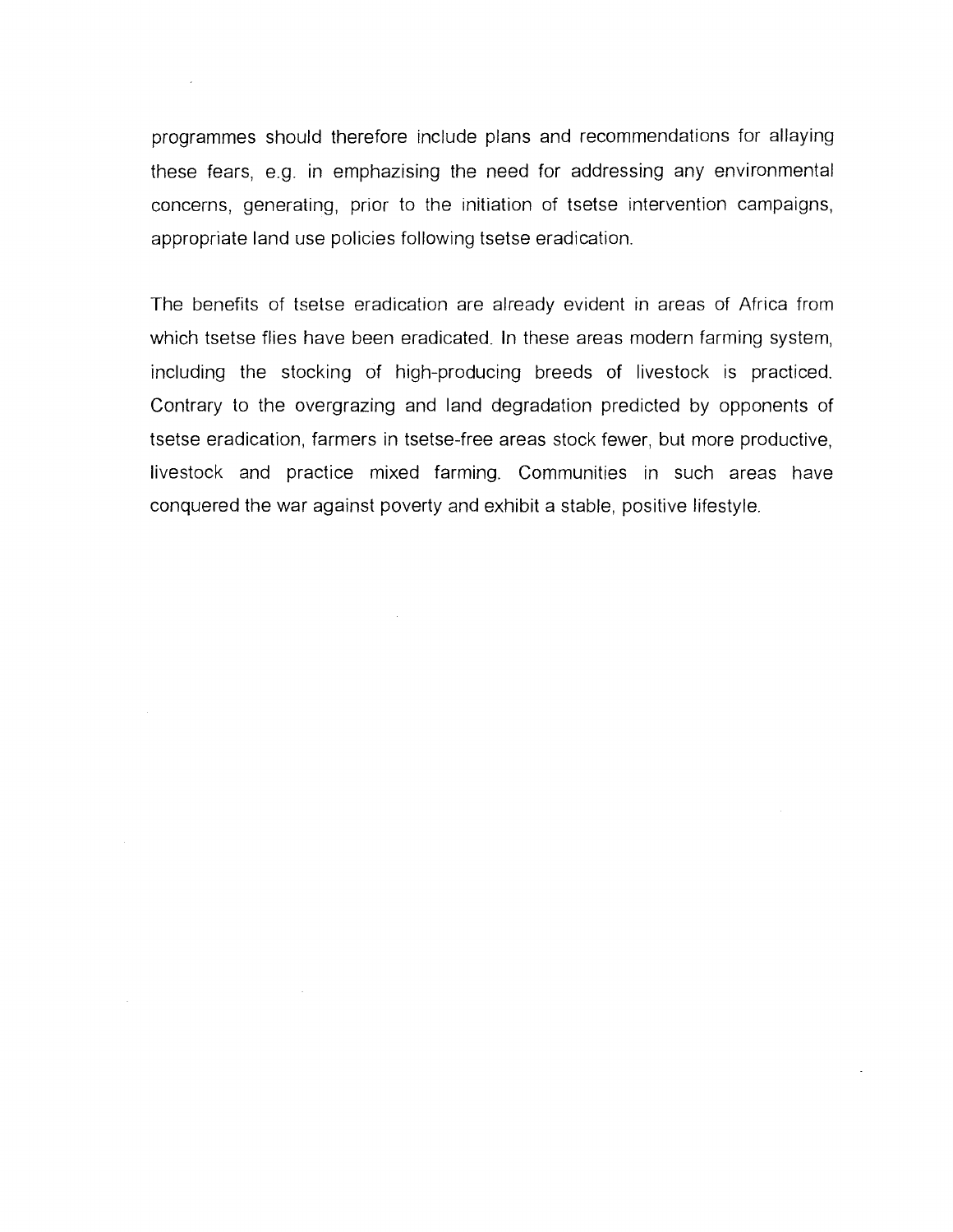# **2. PAN AFRICAN TSETSE AND TRYPANOSOMOSIS ERADICATION CAMPAIGN**

#### **2.1 Vision**

The vision of the African Heads of State and Government which inspired their Decision to eradicate tsetse flies and necessitated the declaration of the Pan African Tsetse and Trypanosomosis Eradication Campaign (PATTEC) is: An African population free from the constraints of trypanosomosis.

#### **2.2 PATTEC Mission**

PATTEC's mission is to eradicate tsetse and trypanosomosis from the African continent within the shortest possible time. This will be achieved through collective and concerted action by OAU Member States coordinated by the PATTEC Coordination Office.

#### **2.3 The PATTEC Concept**

The Pan African Tsetse and Trypanosomosis Eradication Campaign (PATTEC) is a concerted initiative of the OAU Member States, with the declared objective of eradicating the tsetse fly and trypanosomosis from Africa within the shortest time possible. The initiative comprises an international campaign to generate a process of sustained action through the introduction of the necessary support and mechanisms required for the eradication of the tsetse fly and trypanosomosis from the affected countries. The campaign is a collective, coordinated effort of African countries, set against a background of an urgent need to rid Africa of trypanosomosis (and all the constraints and suffering it imposes on the continent) through the eradication of tsetse flies.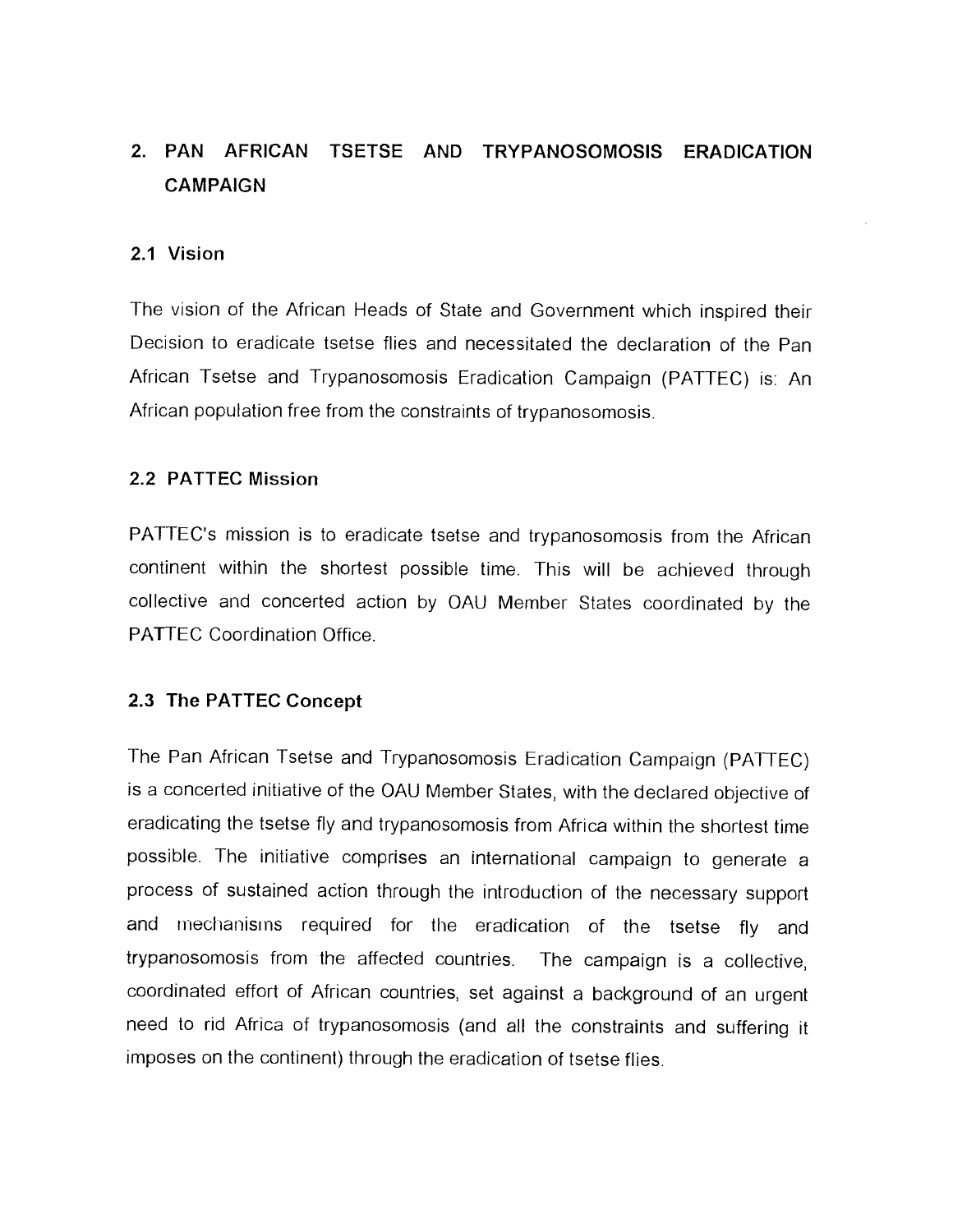# **2.4 Mandate of the PATTEC Coordination Office**

 $\mathcal{A}^{\mathcal{A}}$ 

The mandate of the PATTEC Coordination Office is to initiate, organize and coordinate the campaign for the eradication of tsetse flies and to mobilize the necessary human, financial and material resources for its implementation.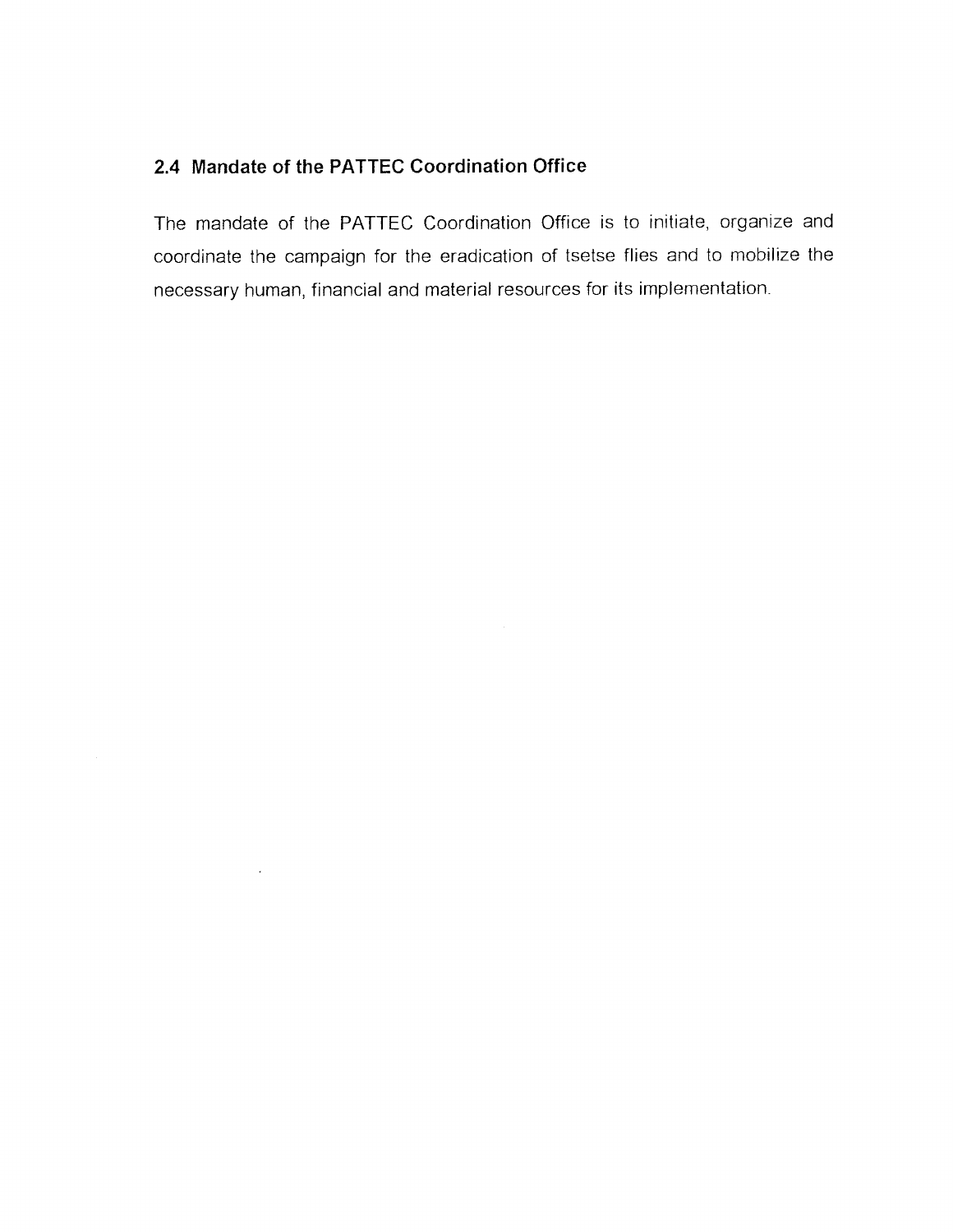#### **3. OVERALL STRATEGIES AND APPROACHES**

#### **3.1 Phased, Area-Wide and Sustained Approach**

Africa's tsetse fly belt covers about 10 million  $km^2$ . It is spread over 37 sub-Saharan countries and comprises over thirty species and sub-species of tsetse flies that inhabit different habitats or ecological zones.

The eradication of the tsetse fly from the entire tsetse fly belt will be a long-term undertaking, which will be executed through a phased, systematic and sustained campaign to eliminate tsetse flies from individual zones of infestation and create an ever-expanding total tsetse-free area, until all areas in Africa are tsetse-free.

Past experience has shown that the problem of re-infestation in tsetse control areas either arises from relict populations of flies that survive control operations or emanates from flies that invade the control area from neighbouring areas. To achieve sustainable eradication, the target tsetse species population in a given area should be isolated, with no possibility of reinvasion into the area by tsetse flies from other areas or re-establishment from surviving relict populations. Therefore the strategy advocated by the PATTEC initiative involves the identification of zones of infestation which are isolated physically e.g. by mountains, water bodies, etc or by limitations in factors connected with the preference and tolerance limits of the fly, e.g. food availability, temperature, humidity, natural cover, etc or where the fly population can be isolated by artificial means. Phased, area-wide removal of tsetse populations confined in each area, would be systematically undertaken one by one, and always ensuring that areas rendered tsetse-free are not re-infested.

The trans-boundary nature of tsetse fly infestations across national boundaries and the strategic objective of eliminating the tsetse population infesting a common belt make the area-wide approach necessary. The success of any such undertaking, involving different countries, would be based on efficient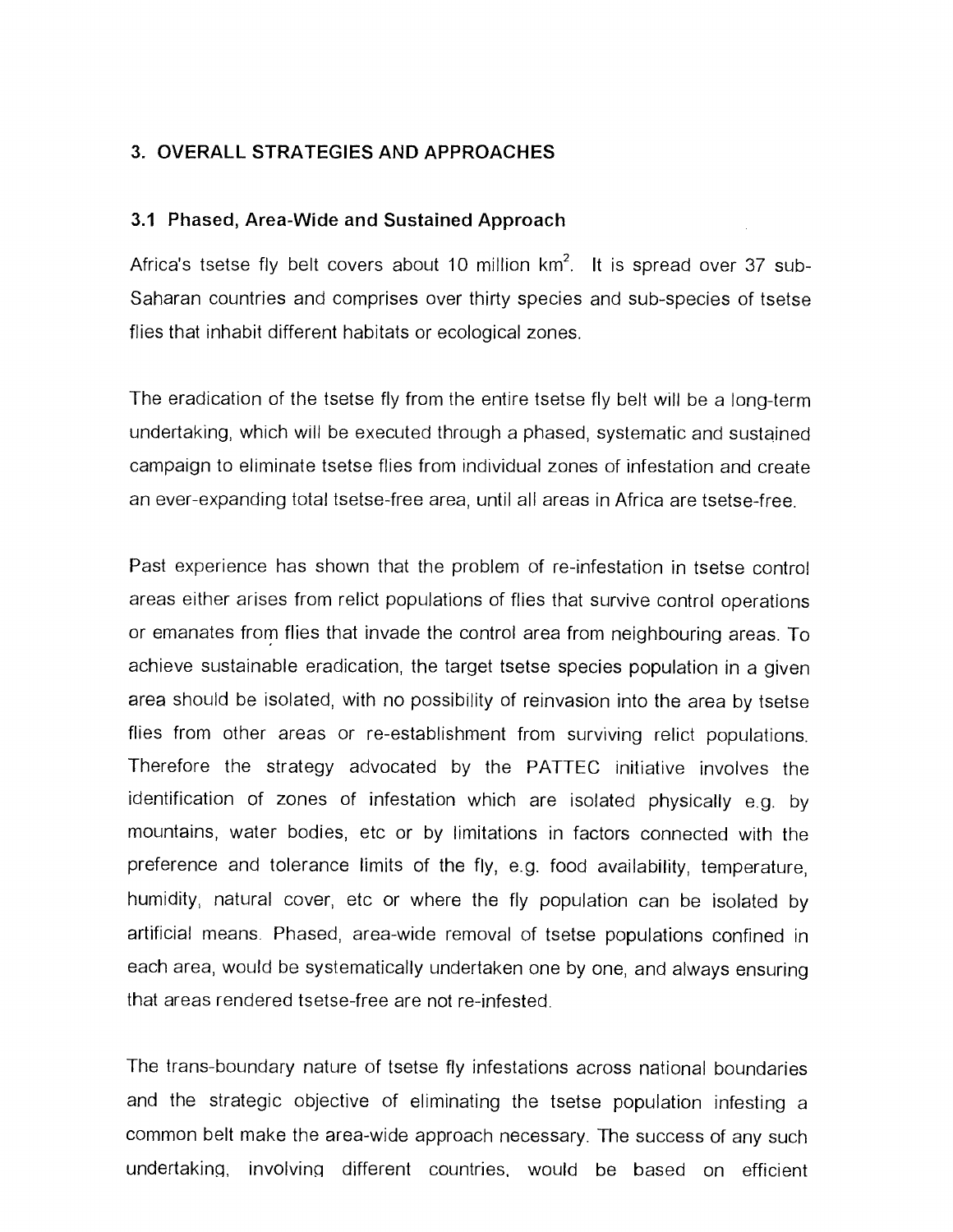countries. The development of one centrally coordinated continental programme, such as is envisaged and advocated by PATTEC, will facilitate this possibility and enhance the management of area-wide approaches. Furthermore, the mandate extended to the OAU Secretary General by the Heads of State and the framework provided under the terms of inter-country agreements witnessed by the OAU will provide the necessary operational environment. The severity of the tsetse and trypanosomosis problem, the availability of human, financial and material resources for an eradication effort, and the availability of data and information required to carry out an eradication campaign, all vary between different countries. As far as possible, the approach will be regional rather than national.

The Pan African tsetse eradication campaign will start with ongoing and planned eradication projects and will proceed with the initiation of new projects in other priority areas that may be selected. The process of identifying areas and initiating and executing tsetse eradication projects in selected areas will continue in a sustained, systematic manner. Each identified isolated area will be tackled independently, until all the areas of Africa's tsetse belt have been covered and tsetse flies have been finally eradicated.

The selection of a particular area for the tsetse eradication campaign will be based on various criteria that will be established. The criteria will include, among others, the diversity of tsetse species inhabiting the area, the degree of isolation of tsetse fly population(s), the ease of eradication of the species, and the socioeconomic importance of the area(s) being considered.

#### **3.2 Joint, Concurrent and Coordinated Action**

The tsetse eradication efforts of any two or more African member states that share contiguous tsetse-infested areas will be conducted jointly and in a coordinated fashion. To this end, the PATTEC Coordination Office will ensure that relevant national offices and focal points are identified in each of the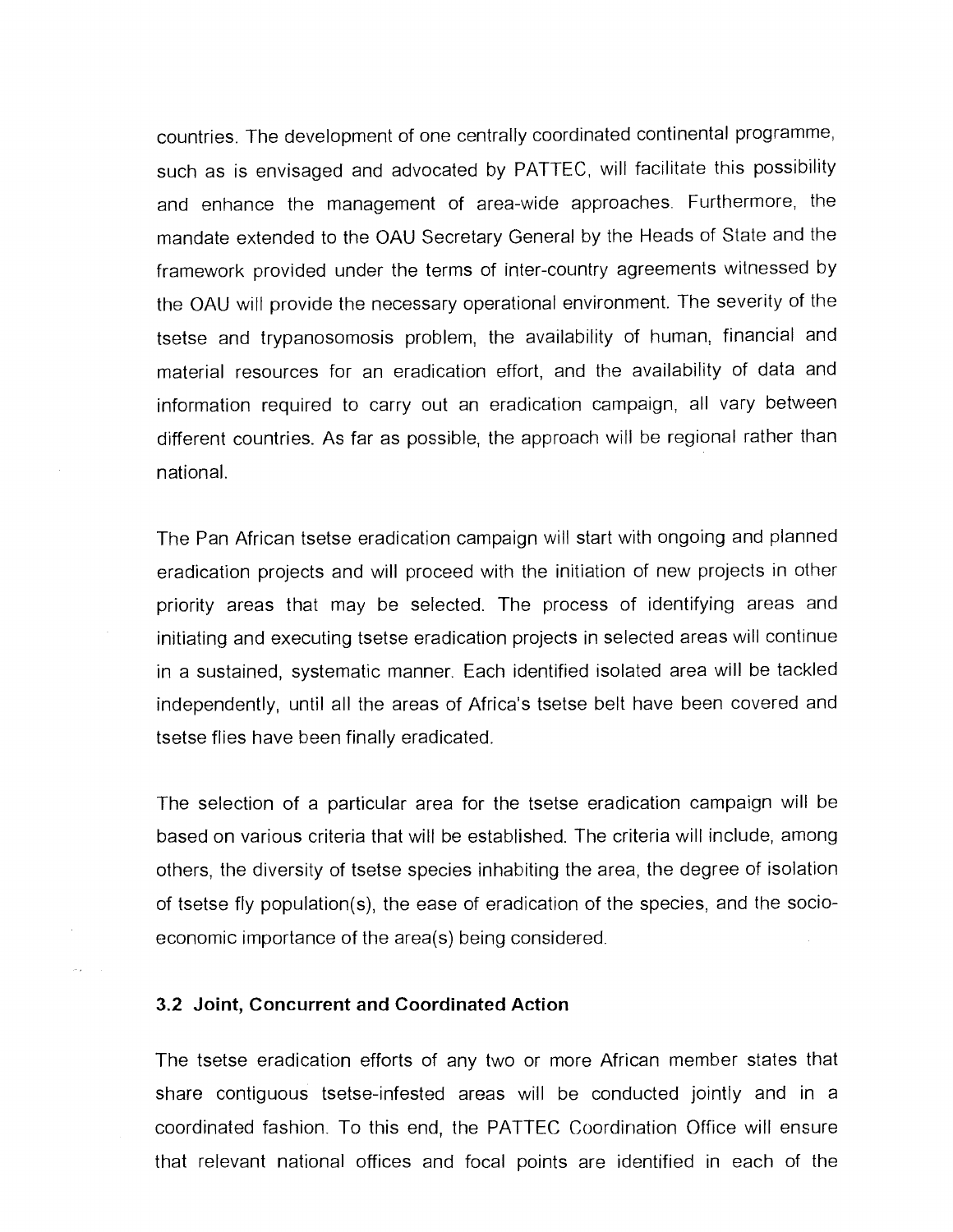initiation of tsetse eradication projects and help mediate between affected countries in inter-country meetings and consultations to determine the modalities of co-operation in joint projects.

The PATTEC Coordination Office will also ensure that all major disparities in operational capacities between the countries involved are addressed and that the necessary tsetse and trypanosomosis policies are formulated and harmonized. Efforts will be made to treat cases of trypanosomosis identified during the implementation of tsetse eradication projects, in collaboration with national governments in affected countries and other mandated workers active in the affected countries.

#### **3.3 Result-Oriented and Dynamic Programming Action**

Projects within the PATTEC initiative will be results oriented. The primary objective and final outcome of any PATTEC project will be the elimination of trypanosomosis through tsetse eradication. During the initiation and approval of a PATTEC project, therefore, emphasis will be put on the establishment of clear and realistic goals, as well as the identification of measurable indicators of success. Such projects will also ensure that the various stages of each project are closely linked from the beginning to the end to maximize efficiency, avoid stoppages and ensure sustained progress towards the achievement of the desired objective.

The implementation of PATTEC projects will be dynamic so as to allow flexible and responsive planning. Continuous reviews will be carried out and appropriate technologies and approaches will be adopted based on the results of regular monitoring and evaluation of ongoing projects.

#### **3.4 Monitoring and Evaluation of Projects**

PATTEC projects will be monitored and evaluated at national and at regional level to ensure that the implementation of various activities is timely and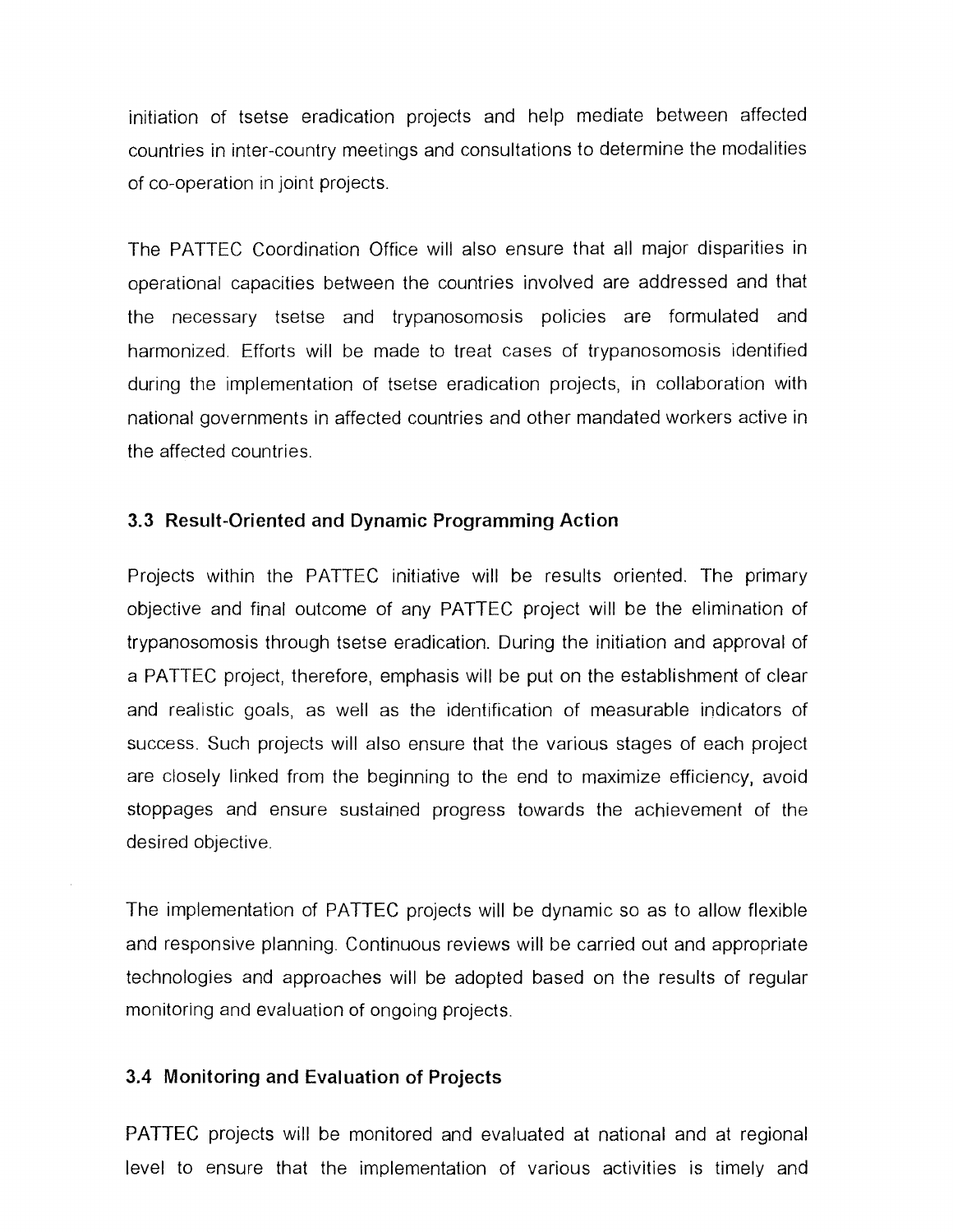achieved by direct and indirect monitoring and evaluation, with all findings for each project being recorded and reported to the OAU Secretary General and relevant member states. The various indicators established during project design and the overall, as well the day-to-day, operational plans of the project will be used as yardsticks of performance during the monitoring and evaluation effort.

# **3.5 Integration of Appropriate Technologies and Approaches**

Experience has shown that no one single technology or approach will result in the eradication of tsetse flies from an area. PATTEC will, therefore, follow an integrated approach and use appropriate combinations of available technologies in the tsetse eradication effort.

Within the context of the PATTEC initiative, efforts will be made to identify, integrate and harmonize existing or planned tsetse and trypanosomosis control and eradication programmes, as well as related rural development schemes that add value to or are enhanced by PATTEC activities. This will include the promotion of agricultural development in suitable areas, the linking of ongoing and planned projects with PATTEC, the detection and treatment of trypanosomosis, and the provision of support for the development and application of appropriate conventional and new technologies for fly population control, the establishment of barriers, etc.

#### **3.6 Scientific and Environment Friendly Approach**

The activities of PATTEC will need to be supported with appropriate research inputs. This will be achieved through the establishment of a data management unit and the collection, storage, analysis and dissemination of relevant data and information on research results. Research needs will be identified and prioritised. Operational research problems and results will be discussed at workshops and meetings. The active involvement of African institutions in solving identified research problems will be actively promoted and effective links with international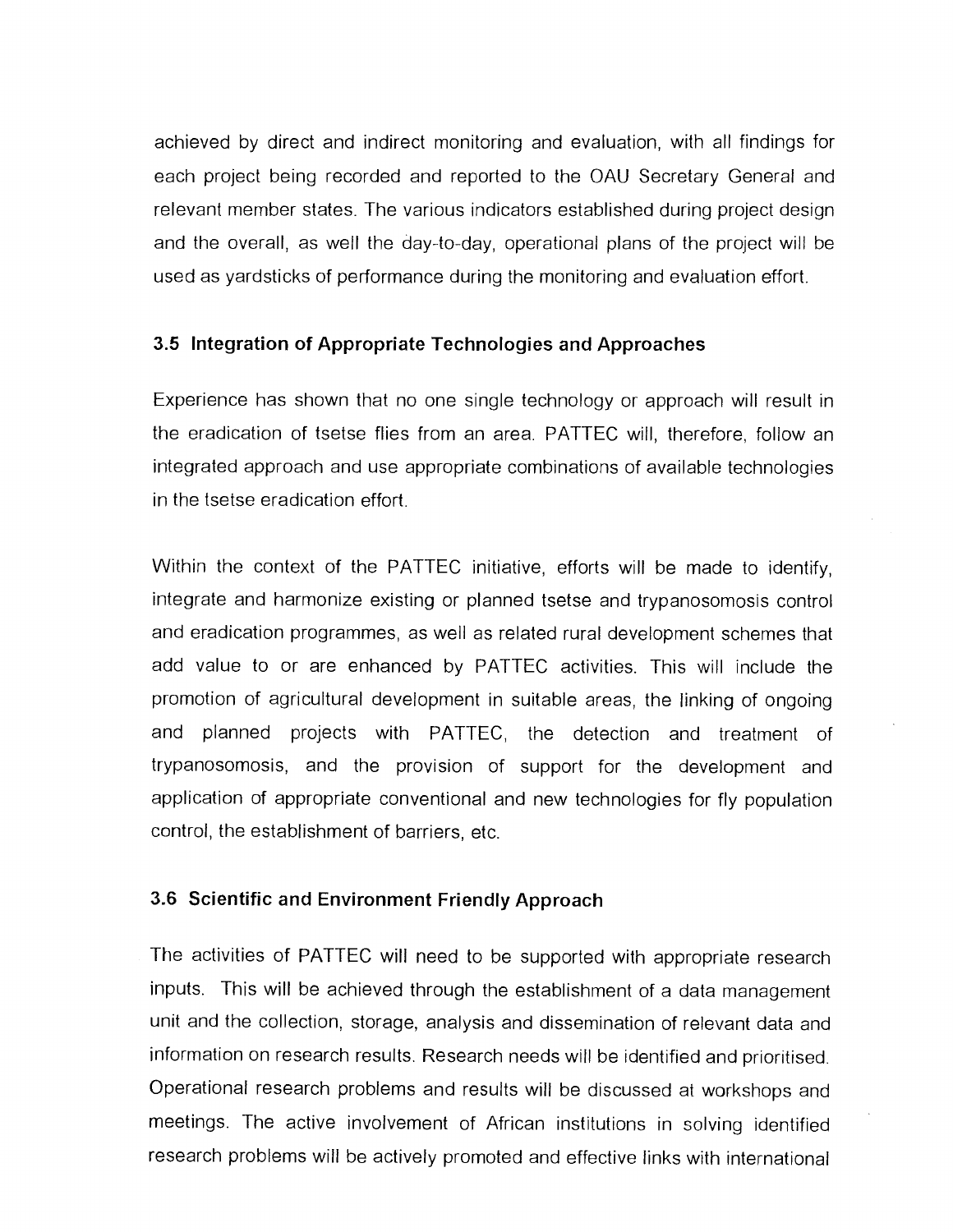PATTEC will follow an environmentally friendly approach. The choice of the intervention methods to be used in the tsetse eradication projects will be based on considerations of their direct and indirect impact on the environment as well as on their cost benefit analysis. Efforts will also be made to develop and encourage land use policies and plans for operational areas to prevent adverse environmental effects of post-eradication activities. Indicators of adverse environmental changes will be identified during the monitoring and evaluation of environmental changes. PATTEC will ensure that environmental agencies and other relevant environmental stakeholders are consulted and involved in all environmental issues connected with the tsetse and trypanosomosis eradication activities. Every tsetse eradication project will undergo an appropriate Environmental Impact Assessment (EIA) before it is started, and environmental monitoring procedures will be performed during project implementation.

#### **3.7 Participatory Approaches**

PATTEC will involve and work with all stakeholders (national governments, communities, donors, international organizations and other stakeholders) in achieving its objectives. Participation of the major stakeholders will be achieved as follows:

#### **3.7.1 National Governments**

The direct involvement and participation of national governments in PATTEC projects will be actively sought by raising their awareness. Consultations and meetings at all levels of government and direct contact with the OAU will be arranged and information in the form of reports, regular newsletters, brochures, etc describing the PATTEC initiative and its objectives will be made available. OAU / PATTEC will also approach member countries that intend to or that already have initiated area-wide tsetse intervention campaigns in priority intervention areas with the aim to specifically include the tsetse / trypanosomosis problem in their national Poverty Reduction Strategic Papers (PRSP). Regular meetings and conferences involving governments and the OAU, such the OAU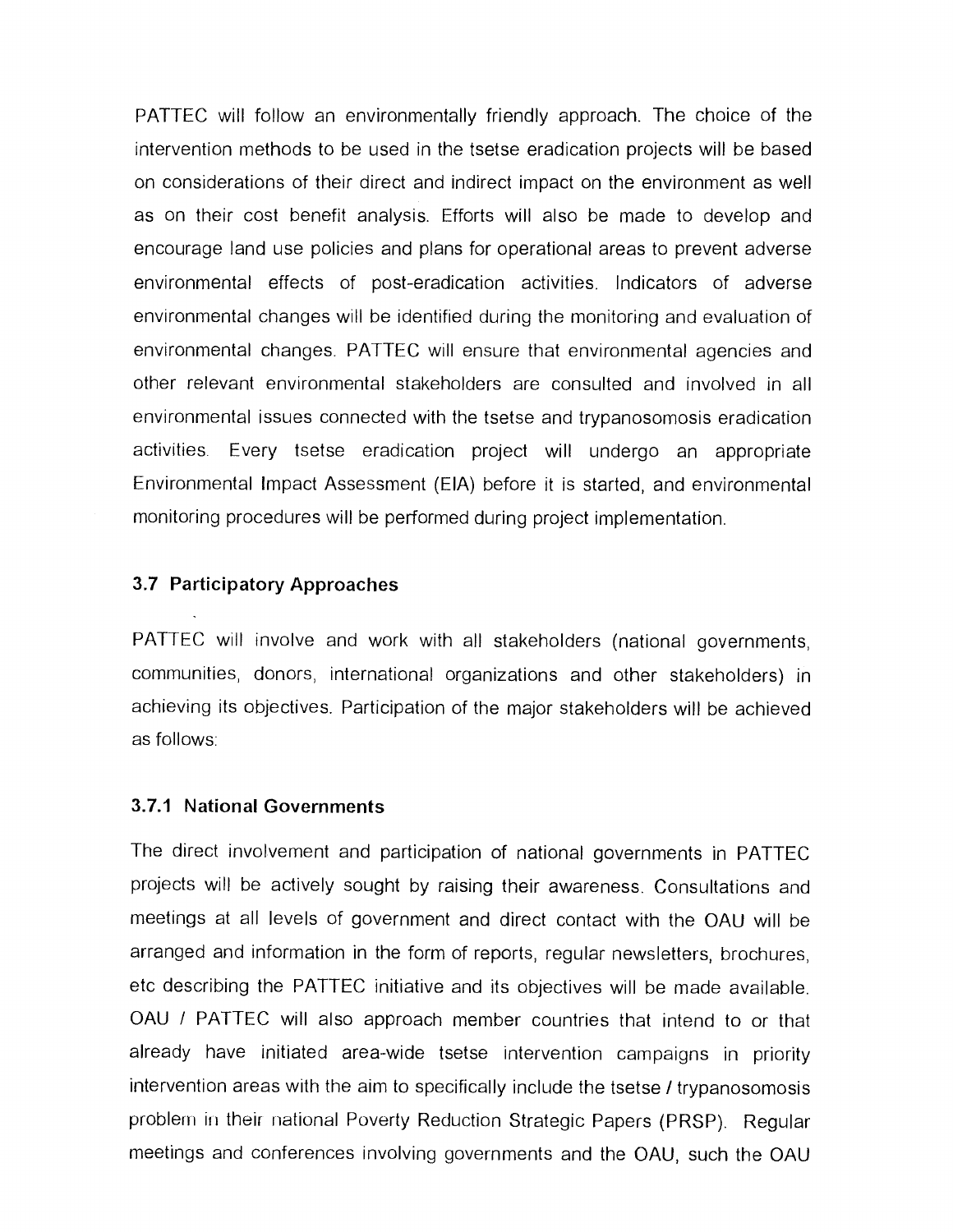livestock/agriculture/health ministers and meetings of the Council of Ministers will be used to promote and publicize the PATTEC initiative.

National governments will be involved in the initiation, formulation and approval of new projects in their respective countries, as well as in defining government roles and contributions in national and collaborative projects. Coordinating, monitoring and evaluation of project implementation at the national level will also be the responsibility of national governments. National governments will make human, financial and material resource contributions to PATTEC tsetse eradication projects.

#### **3.7.2 Communities**

Sustained participation and contribution by communities in areas where PATTEC projects are being undertaken will be ensured through training, motivation mechanisms and awareness creation. Local communities will be encouraged to solicit political support for tsetse eradication initiatives through their political representatives. Local communities will be encouraged to provide material, moral and any other support to PATTEC projects in kind.

#### **3.7.3 Donors**

bara di elemento

The PATTEC Coordination Office will maintain contact with the donor community and seek their interest, participation and support in the programmes of PATTEC. To this end, the overall programme will be divided into small viable project units for funding purposes.

The existing OAU liaison structures and appropriate linkages between donors and national governments will be used to convene meetings with donors on a regular basis. Bilateral agreements between governments and donors to support tsetse eradication projects will be sought. The PATTEC Coordination Office will also seek donor participation in the PATTEC initiative through the support of

 $\frac{1}{2}$ 

للديد

 $\mathbf{r} = \mathbf{r}$ 

 $\ddot{\phantom{a}}$ 

 $\ddotsc$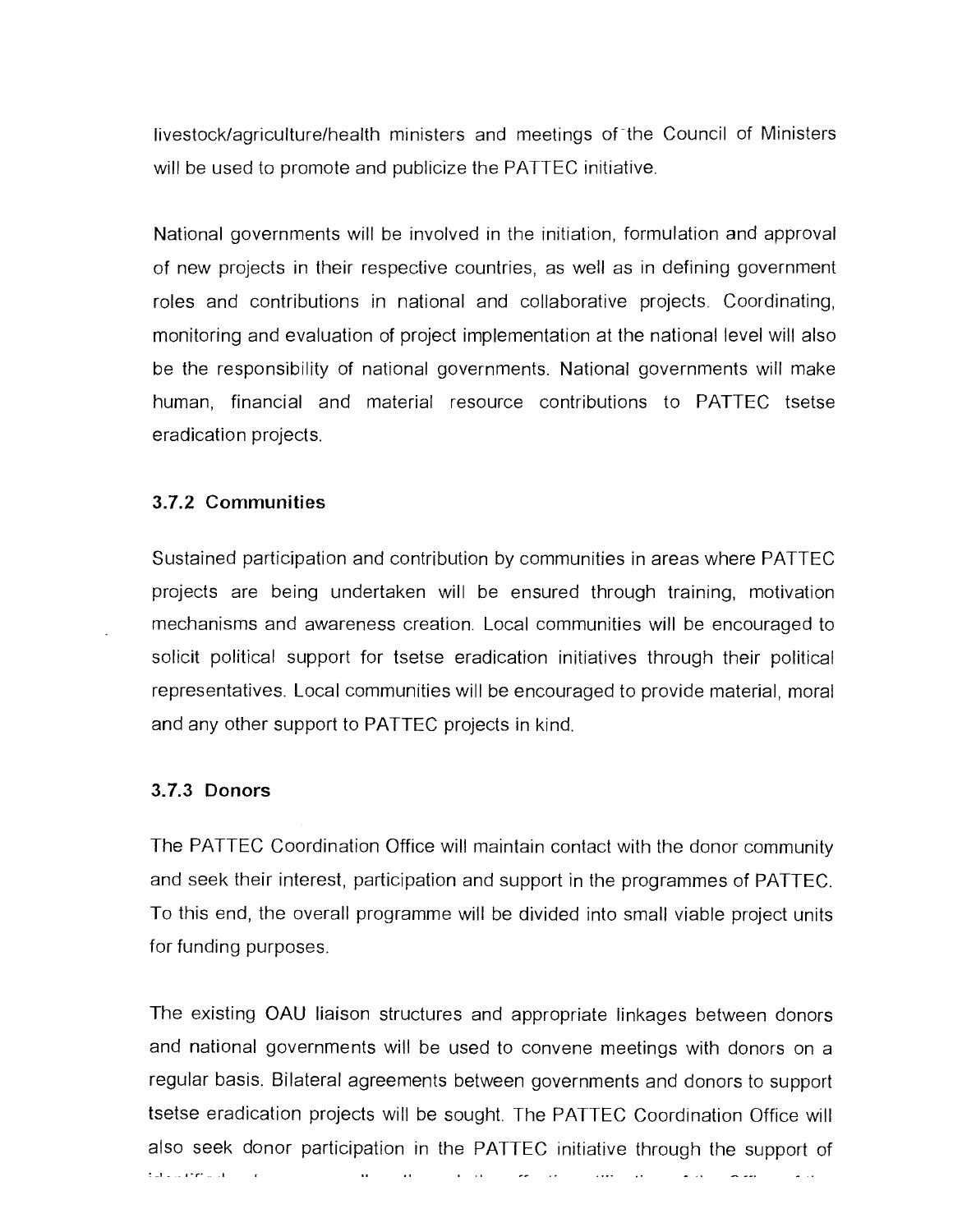#### **3.7.4 International Organisations**

International organizations such as the Food and Agriculture Organisation of the United Nations (FAO), the International Atomic Energy Agency (IAEA), the World Health Organisation (WHO) and other active role players involved in tsetse and trypanosomosis control activities are recognized as partners with the OAU and primary stakeholders within the PATTEC initiative. Efforts will be made to ensure the full participation and support by these international organizations in all PATTEC activities. Representatives of these organizations will, as appropriate, participate in the Policy and Mobilization Committee and the Technical Advisory Forum, to ensure that all partners share the task of planning and guiding the activities of the PATTEC and that duplication and fragmentation of efforts is minimised.

#### **3.7.5 Private Sector**

Private sector involvement will be encouraged in all aspects of PATTEC. This will be done through efforts to build the capacity of the public sector, (e.g. through training, etc.) and mechanisms to involve the private sector in PATTEC activities, e.g. through the award of contracts and sub-contracts for provision of certain materials and services connected with the campaign, will be worked out.

#### **3.7.6 Other Stakeholders**

All other stakeholders (NGOs, Farmers' Associations etc.) will be identified and efforts will be made to integrate and harmonize their inputs and participation in the context of the PATTEC initiative. This will be done by raising their awareness through appropriate public relations activities and seeking their direct and indirect involvement in field activities comprising extension work, tsetse control and evaluation activities, etc.

#### **3.7.7 Public Relations**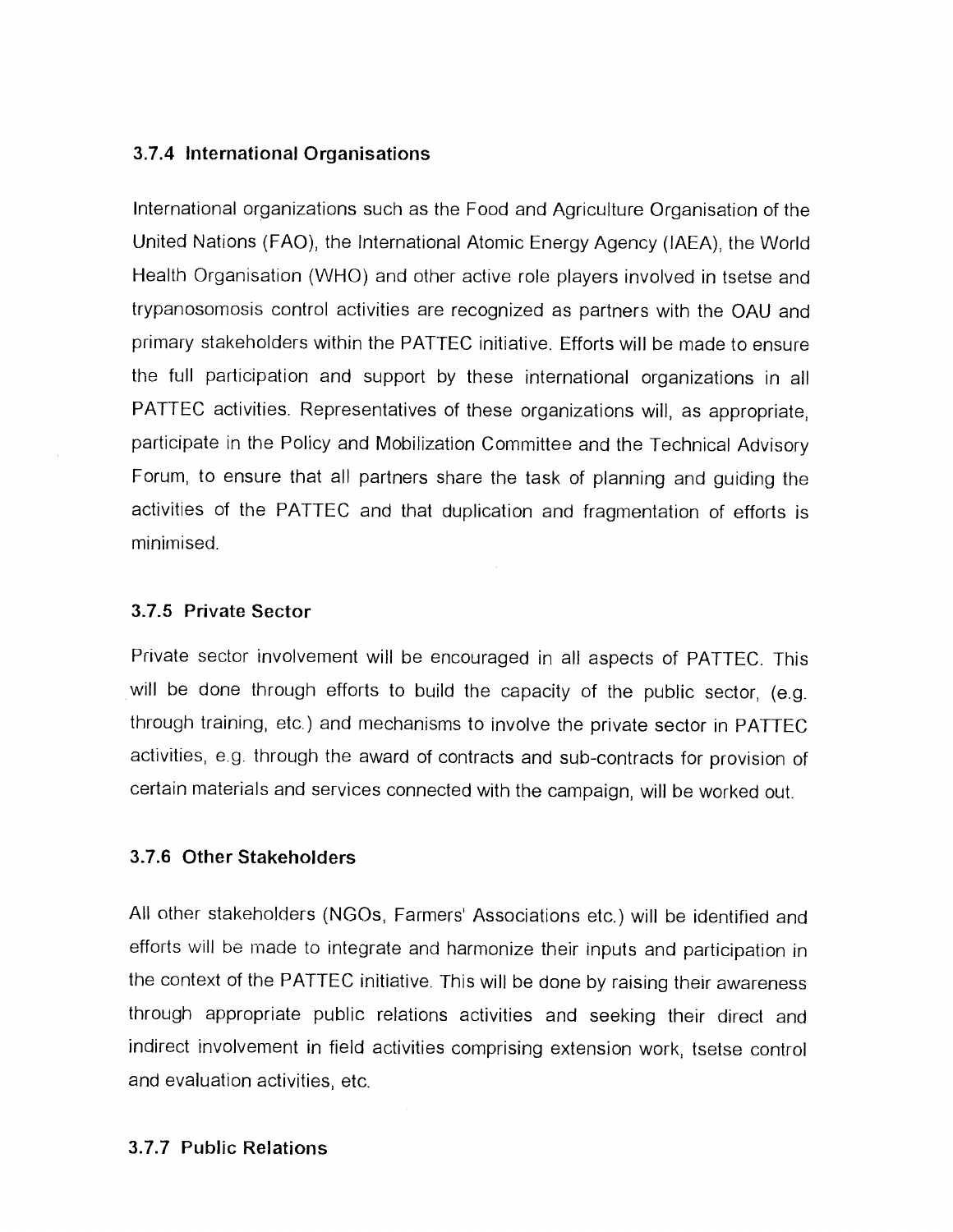The PATTEC Coordination Office will conduct an active public relations campaign in order to raise awareness among all stakeholders and the general public. This will be achieved through the production of printed media , using mass media, developing a web site; and lobbying of governments, donors, independent groups and other stakeholders.

#### **3.7.8 Information Management**

The PATTEC Coordination Office will be responsible for the collection and dissemination of data and information related to tsetse and trypanosomosis programmes. This will be achieved through the establishment of a geographic information system (GIS) based data management unit, standardization of data collection and management, establishment of a network for information exchange and the establishing and maintaining a web site. Attempts will be made to use existing facilities and build on existing initiatives, such as PAAT-IS, TTIQ, etc.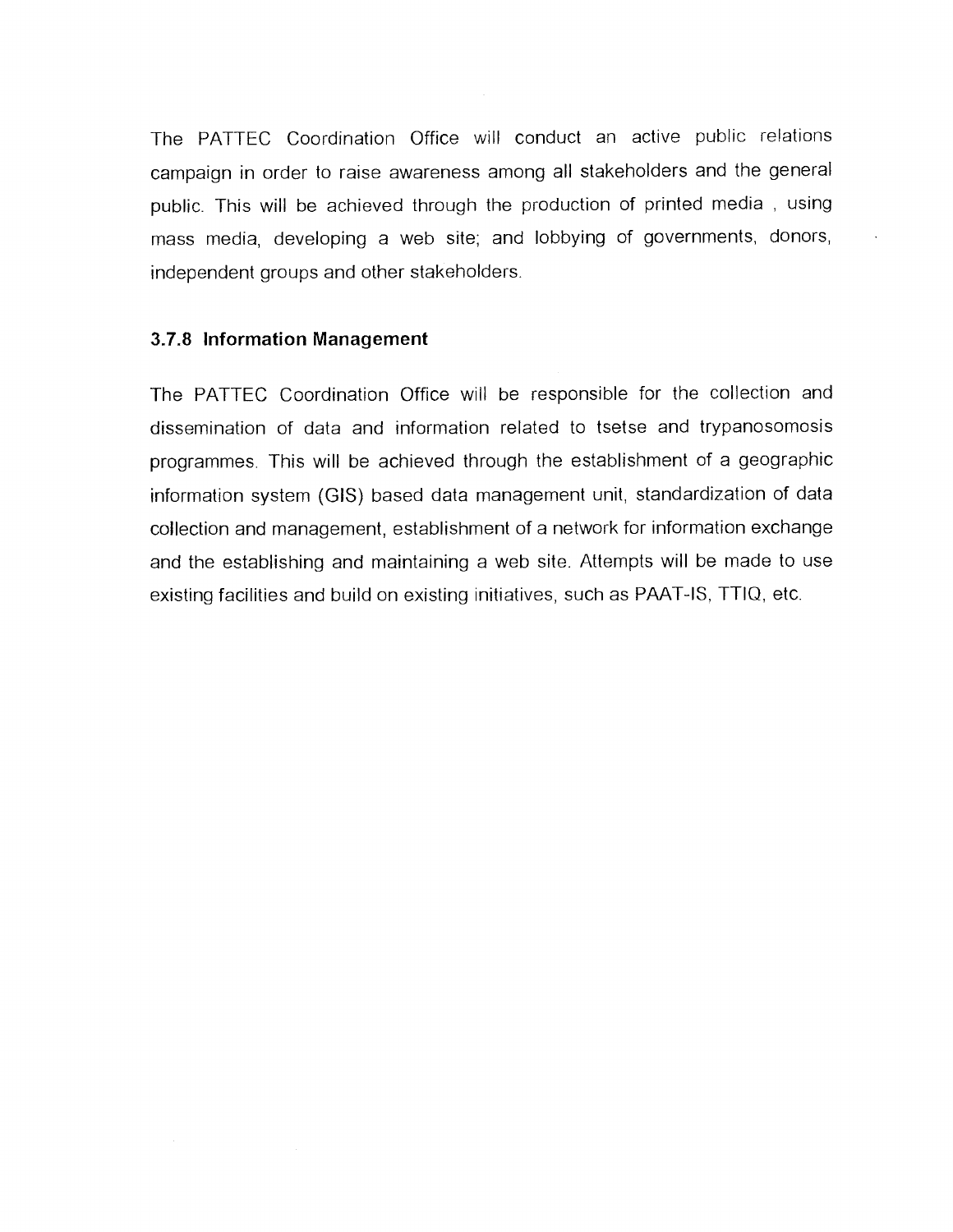# **4. OPERATIONAL FRAMEWORK**

# **4.1 Organization and Structure**

# **4.1.1 African Heads of State and Government**

The ultimate governing body of the PATTEC initiative comprises the OAU Heads of State and Government who made the Decision for Africa to embark on a campaign to eradicate the tsetse fly and trypanosomosis from the continent. The Heads of State and Government will be expected to act collectively to provide the necessary support for the initiative. They will receive a progress report from the OAU Secretary General every year at the OAU Summit meeting, through the current Chairman of the OAU.

# **4.1.2 The Secretary General of the OAU**

The Secretary General of the OAU is the person ultimately responsible for initiating and coordinating the tsetse and trypanosomosis eradication campaign. He/she will carry out all the necessary consultations with all possible partners and seek their support and co-operation in the implementation of the campaign and submit an annual progress report to the OAU Summit through the current Chairman. He/she will maintain active and regular contact with the PATTEC Coordination Office.

# **4.1.3 Patrons and the Policy and Mobilization Committee**

The Secretary General will identify high profile personalities who individually or collectively will help to advance the objectives of the PATTEC initiative, through their advice and influence. Particular emphasis will **be** placed on contact with African governments, donor communities and international development organizations.

# **4.1.4 The Tsetse and Trypanosomosis Eradication Campaign**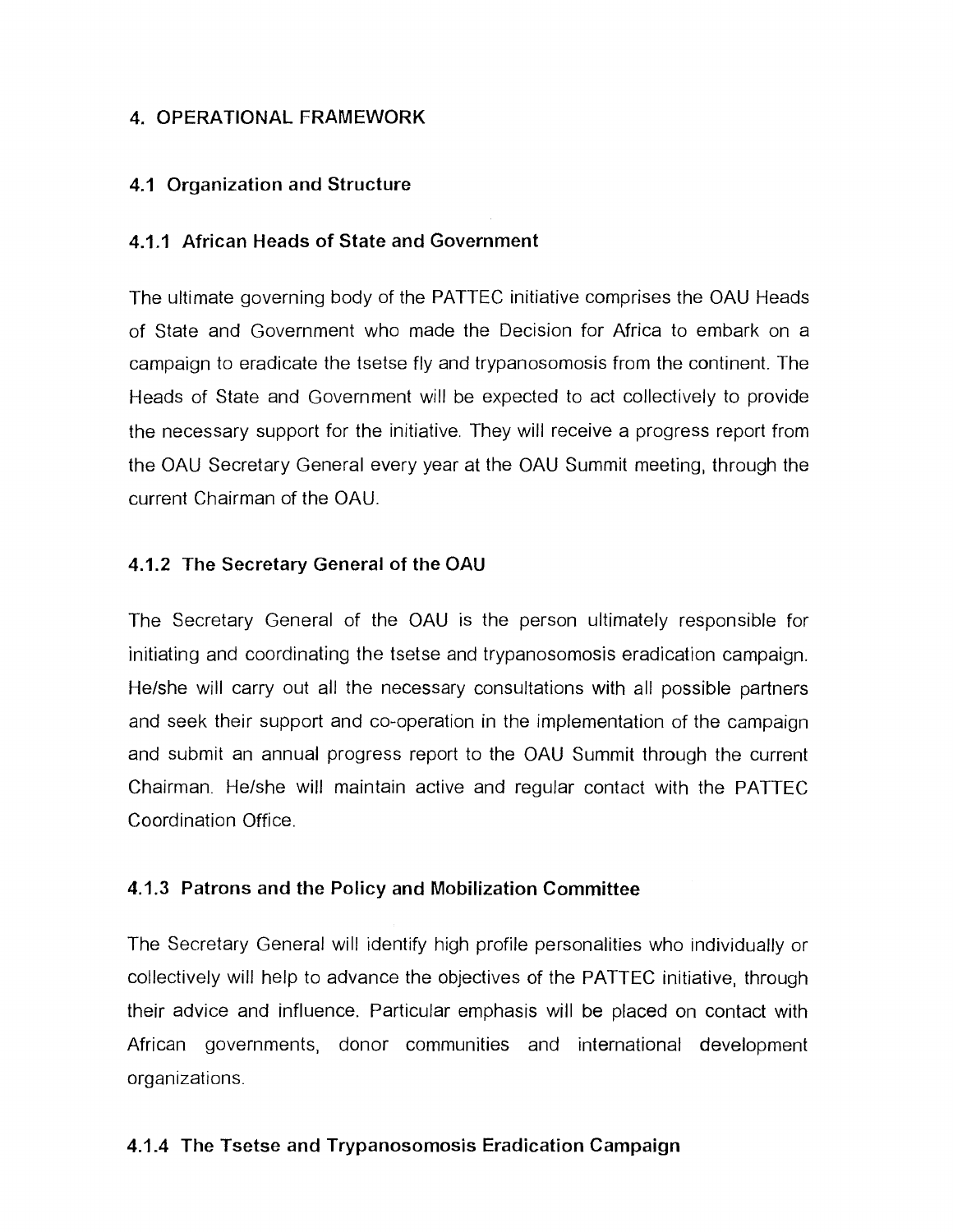The PATTEC initiative will be organized as a special independent OAU programme under the Secretary General. A PATTEC Coordination Office to organize and coordinate the campaign will be set up within the OAU General Secretariat or at any of the OAU's organs, such as OAU/IBAR, as may be decided by the Secretary General. The PATTEC Coordination Office will, in exercising its functions, report to the Secretary General. In addition to providing a legal framework to PATTEC, the OAU will also provide the overall policy, administrative and financial guidance and supervision to the PATTEC Coordination Office.

The planning, initiation, coordination, monitoring and evaluation of the PATTEC programmes, as well as the day-to-day administrative and technical activities of the Campaign will be the responsibility of the PATTEC Coordination Office.

#### **4.1.5 Regional and National Coordination Offices**

Regional and national PATTEC Coordination Offices will be set up, as the need for them arises, to enhance planning, coordination, monitoring and evaluation of PATTEC projects at the regional and national levels respectively. Persons to function as Operational Focal Points will be identified by the affected countries to advance the objectives of the PATTEC initiative and provide the necessary local guidance in the execution of PATTEC activities.

 $\mathfrak{f}$ 

#### **4.1.6 Regional Tsetse Eradication Centres**

Two or three centres situated in strategic locations in different regions of Africa will be set up as centres of excellence for the benefit of all Member States. Such centres will be involved in the production of sterile male tsetse flies required for release in tsetse eradication programmes; research on pertinent problems and training of operational, management and technical personnel from different countries in SIT concepts. The centres will be established as facilities of joint investment and will enhance the spirit of collective action by member countries,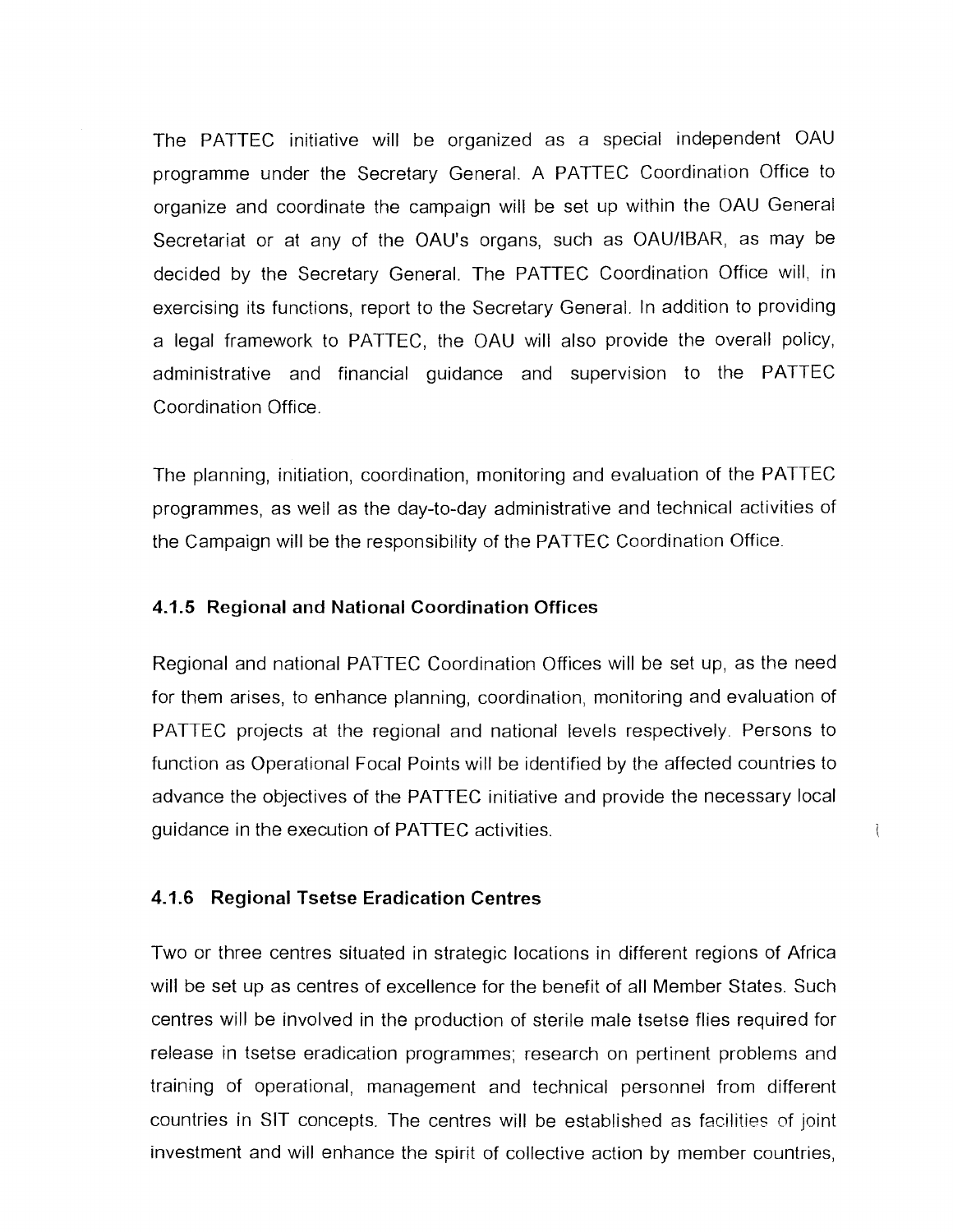# **4.1.7 Technical Advisory Forum**

The PATTEC Coordination Office will have a Technical Advisory Forum composed of representatives of relevant international and regional organizations and other stakeholders. The Technical Advisory Forum will, from time to time, review reports and project proposals and advise the PATTEC Coordination Office on technical issues. The Pan African SIT Forum will provide a mechanism through which the technical requirements of the campaign are identified and made available to the Member States.

# **4.2 PATTEC Roles**

# **4.2.1 Identification of Target Areas**

Target areas will be identified through the use of geographic information system (GIS) based management of relevant information, such as climate, vegetation, density and distribution of tsetse flies, trypanosomosis prevalence, agriculture and livestock development potential and other relevant parameters. A continentwide confirmatory survey to provide the definitive description of the areas of tsetse fly infestation will be undertaken.

# **4.2.2 Selection and Prioritization of Intervention Areas**

Selection and prioritisation of areas for intervention will take into account, inter alia, the following:

- The degree of isolation of tsetse fly populations by natural boundaries or areas where fly populations can be isolated by artificial means. National, subregional and regional priorities.
- Availability of infrastructure for immediate implementation, including human, material and financial resources.
- Easily controllable species of tsetse flies (including ease of mass rearing, availability of means of efficient trapping, etc).
- Land use pressure.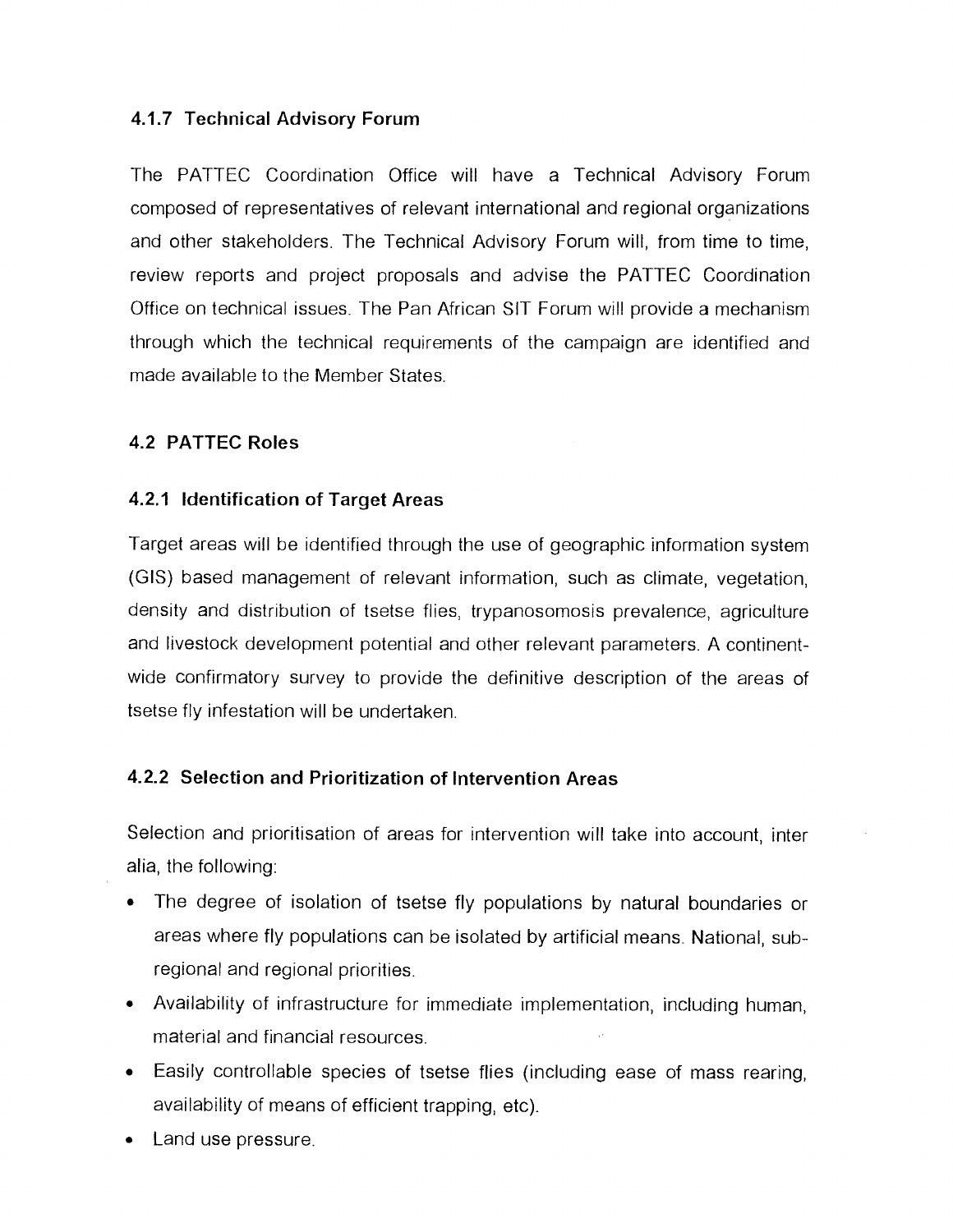#### **4.2.3 Project Initiation**

PATTEC will facilitate the preparation of project proposals by for example the use of short-term consultancies but with the active involvement of the countries affected. Projects prepared by countries will be submitted to the PATTEC Coordination Office for the purposes of recording and coordination.

#### **4.2.4 Project Support**

PATTEC will mobilize resources from national and donor sources to implement eradication programmes. Where regional country groupings e.g. ECOWAS, East African Community, COMESA, IGAD, SADC, etc. exist, attempts will be made to seek their interest and involvement in the planning and initiation of tsetse eradication programmes as development projects. Investment structures and opportunities for post-tsetse eradication development programmes to exploit the use of tsetse-free land will be created and promoted. The assistance of professional companies or experts with experience in fund-raising activities will be sought. A donor's conference will be convened.

#### **4.2.5 Harmonization of Different Programmes**

PATTEC will integrate, at the conceptual level, the ongoing tsetse control programmes to enhance the area-wide approach and emphasise the objective of tsetse eradication. Where countries have already initiated eradication programmes, PATTEC will evaluate the projects and where appropriate and necessary provide any technical advice required to upgrade or to modify the projects to bring their outcome in line with the objectives of PATTEC.

Attempts will be made to ensure that all countries comply with the objectives of the PATTEC initiative. PATTEC will seek authority for the mechanisms necessary to enable the smooth operation in tsetse eradication activities across national boundaries, and provide the facilities for dialogue between countries on tsetse eradication projects.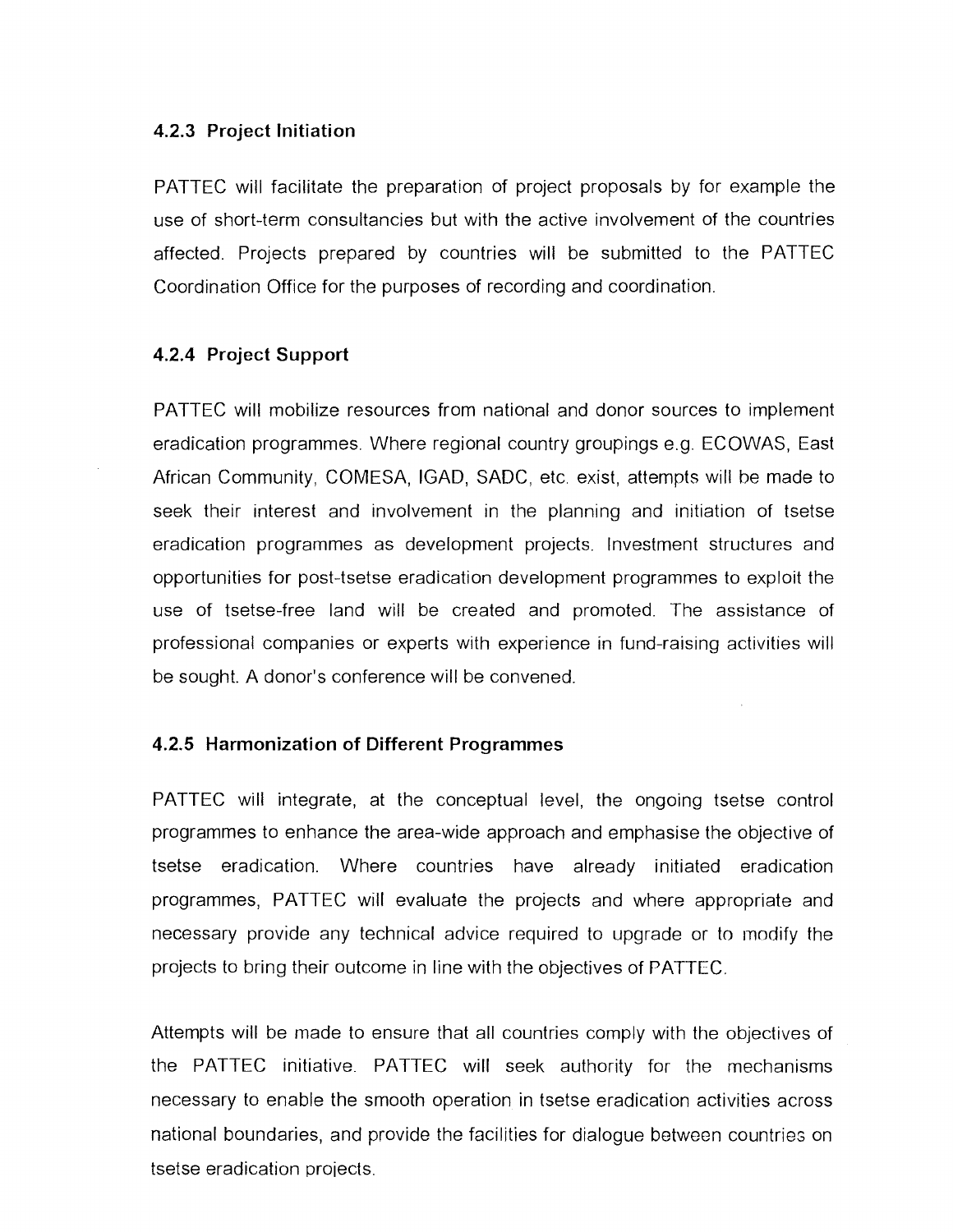# **4.2.6 Project Implementation**

PATTEC will facilitate the formation of coordination and management structures to oversee the efficient implementation of regional and national programmes. Each project will have an independent management team appointed by the respective country or countries in which the project is being undertaken.

#### **4.2.7 Project Monitoring and Evaluation**

PATTEC will organize mid-term and end of project evaluations for all PATTEC national, sub-regional and regional programmes. In addition, PATTEC will institute regular monitoring mechanisms with clear indicators and draw any necessary attention to the report on results found.

#### **4.3 PATTEC Organizational Chart**

The organizational structure of PATTEC will be as shown in Annex 1.

# **4.4 PATTEC Coordination Office**

The PATTEC Coordination Office has temporarily been established at the OAU General Headquarters as a special project under the Secretary General's Office. The PATTEC Coordination Office will, after approval of the Plan of Action, identify focal points within countries, starting with those countries where areawide tsetse intervention activities will be initiated first. The focal points will enhance the work and process of coordinating and implementing projects.

Harmonization of ongoing or planned programmes with the concept and objective of the PATTEC initiative will be done through meetings and consultations between the OAU and the management of the projects in question.

Harmonization will also be sought in meetings and consultations with international organizations active in the fields of tsetse and trypanosomosis control to determine areas of co-operation, to avoid duplication and to enhance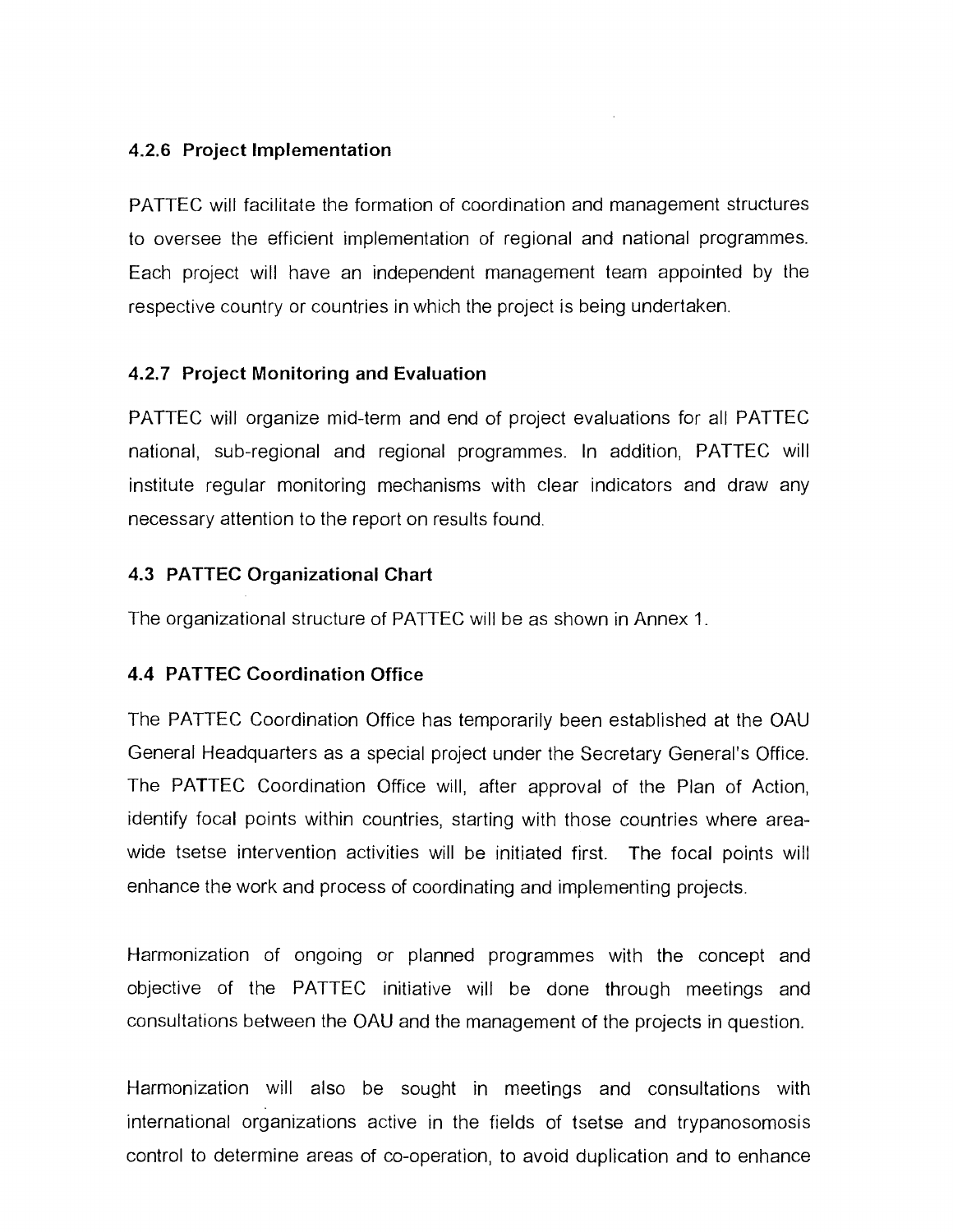Efforts will be made to raise funds for the short-term PATTEC operational plans. Other activities will include the determination of medium- and long-term PATTEC activities; the launching of public awareness campaigns; popularization and consultation missions; the identification and appointment of patrons; the holding of meetings between managers of existing projects; and the integration of existing projects into PATTEC.

A group of appropriately qualified experts will meet to determine the criteria for prioritizing areas in which to initiate eradication operations. New projects will be prepared by groups of consulting experts who will identify and evaluate the requirements, as well as the strategies and procedures, for tsetse eradication in selected project areas.

Regional and national coordination offices will eventually be set up as required, depending on the number of active projects requiring coordination. Efforts will be made to use the Secretary General's office as well as the governments of Member States in order to raise the necessary financial support for the projects, through continued lobbying and promotion of awareness about the problem of trypanosomosis and the benefits that will accrue from its total elimination.

#### **4.5 Plan of Activities for the First Five Years of PATTEC**

|                | <b>ACTIVITY</b>                                       | YEAR OF ACTIVITY |          |          |          |          |
|----------------|-------------------------------------------------------|------------------|----------|----------|----------|----------|
|                |                                                       |                  | 2        | 3        | 4        | 5.       |
|                | Raising Awareness Among Policy-Makers                 | X                | $\times$ |          |          |          |
| $\overline{2}$ | Searching for Long-Term Funding for PATTEC Activities | $\times$         | $\times$ | $\times$ | $\times$ | X        |
| 3              | <b>Establishing and Maintaining Database</b>          | $\times$         | $\times$ | $\times$ | Χ        | X        |
| 4              | Identifying National Focal Points                     | X                | $\times$ |          |          |          |
| 5              | Programming, Planning and Financing of Projects       | $\times$         | $\times$ | $\chi$   | $\times$ | $\chi$   |
| 6              | Integrating Existing Projects with PATTEC             | X                | $\times$ |          |          |          |
| $\overline{7}$ | Implementing, Monitoring and Evaluating Projects      | $\times$         | $\times$ | $\times$ | X        | X        |
| 8              | Strengthening National Capacities and Capabilities    | $\times$         | $\times$ | $\times$ | Χ        | $\times$ |
| -9             | Developing and Revising Procedure Manuals             | x                |          |          |          |          |

During the first five years of PATTEC (2002-2006) the main activities will be as shown in the table below: